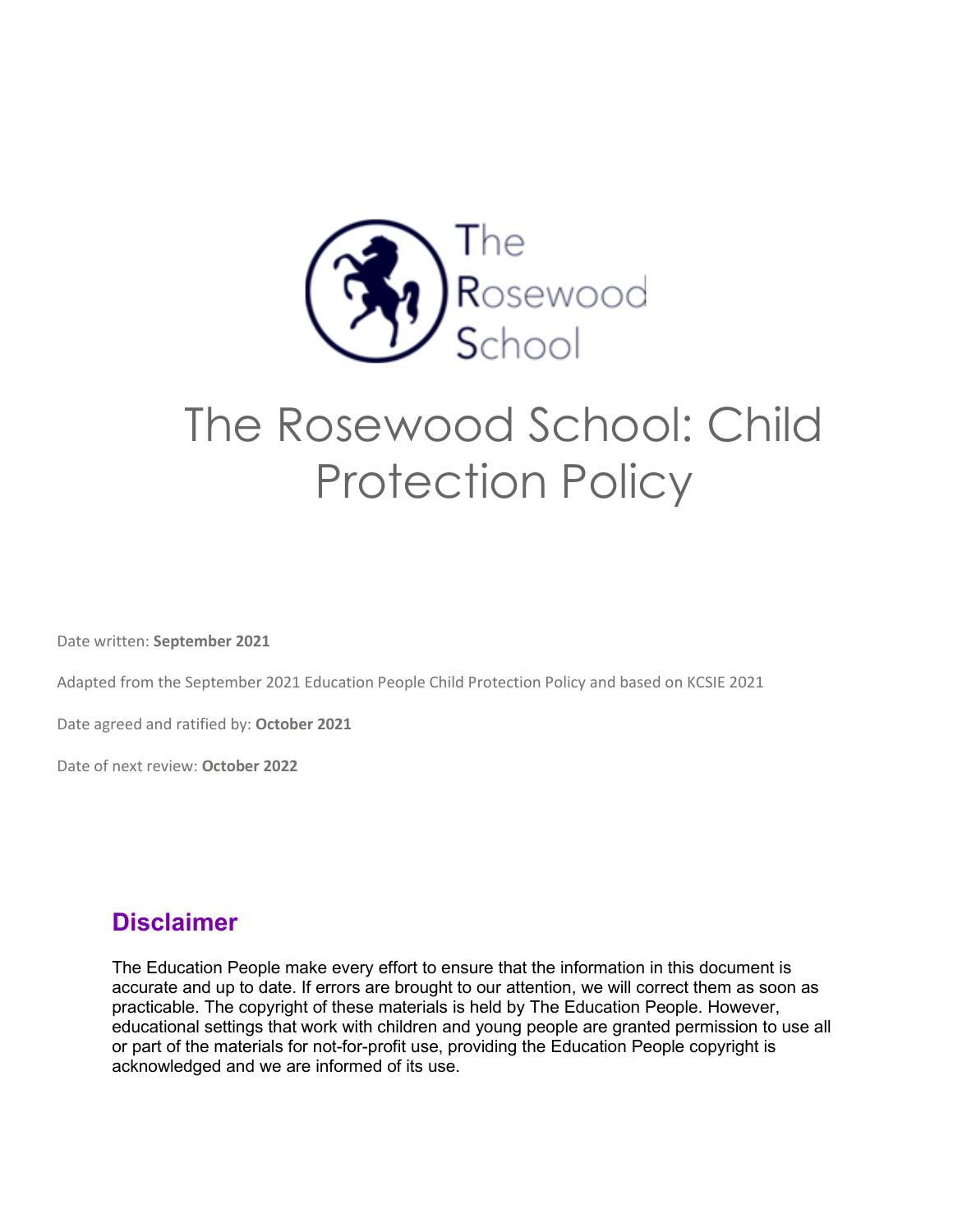

# **The Rosewood School Child Protection Policy**

**This is a core policy that forms part of the induction for all staff. It is a requirement that all members of staff have access to this policy and sign to say they have read and understood its contents**.

Date written: September, 2021 Date of last update: Date agreed and ratified by Governing Body/management committee: October, 2021 Date of next full review: October, 2022

**This policy will be reviewed at least annually and/or following any updates to national and local guidance and procedures.** 

## **Key Contacts**

|                                             | <b>Name</b>                                          | <b>TRS</b> contact information               |
|---------------------------------------------|------------------------------------------------------|----------------------------------------------|
| <b>Designated Safeguarding Lead (DSL)</b>   | Tina Hamer                                           | 01732 785694                                 |
| <b>Deputy Designated Safeguarding Leads</b> | James Fewtrell<br>Roopa Sharma<br>Kelly Holden-Smith | 01732 785694<br>01732 785694<br>01732 785694 |
| <b>Executive Headteacher</b>                |                                                      |                                              |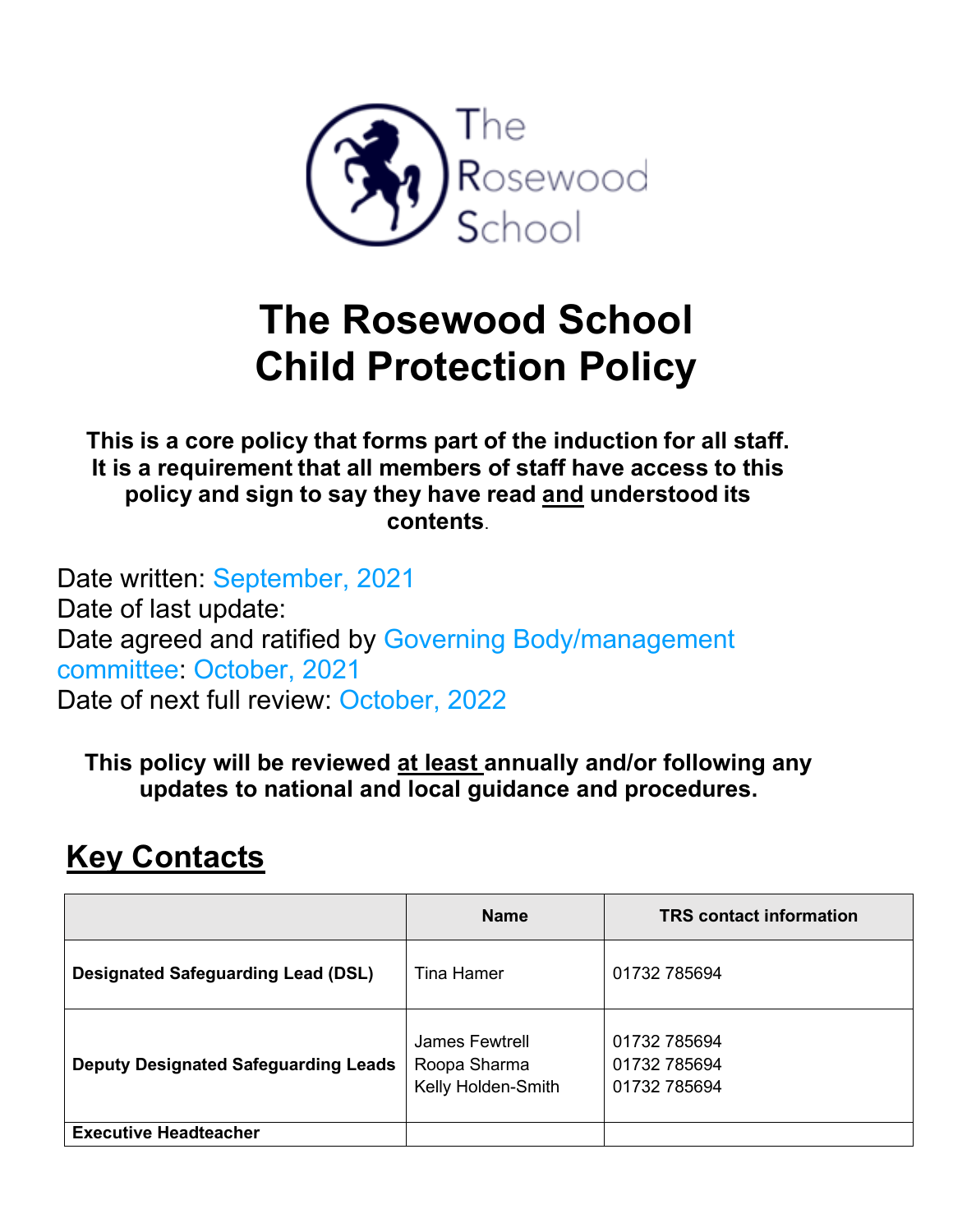|                                             | Tina Hamer   | 01732 785694     |
|---------------------------------------------|--------------|------------------|
| Safeguarding management committee<br>member | Paul Bargery | c/o 01732 785694 |

## **Contents**

|                                                               | Page |
|---------------------------------------------------------------|------|
| What to do if you have a welfare concern flowchart            |      |
|                                                               |      |
| 1. Child Focused Approach to Safeguarding                     | 5    |
| 2. Key Responsibilities                                       | 8    |
| 3. Child Protection Procedures                                | 10   |
| <b>Specific Safeguarding Issues</b><br>4.                     | 15   |
| Supporting Children Potentially at Greater Risk of Harm<br>5. | 19   |
| <b>Online Safety</b><br>6.                                    | 21   |
| <b>Staff Engagement and Expectations</b>                      | 23   |
| <b>Safer Recruitment and Allegations</b><br>8.                | 25   |
| 9. Opportunities to teach safeguarding                        | 27   |
| 10. Physical Safety                                           | 28   |
| 11. Local Contacts                                            | 28   |
|                                                               |      |
| Appendix 1: Categories of Abuse                               | 31   |
| <b>Appendix 2: Support Organisations</b>                      | 33   |
|                                                               |      |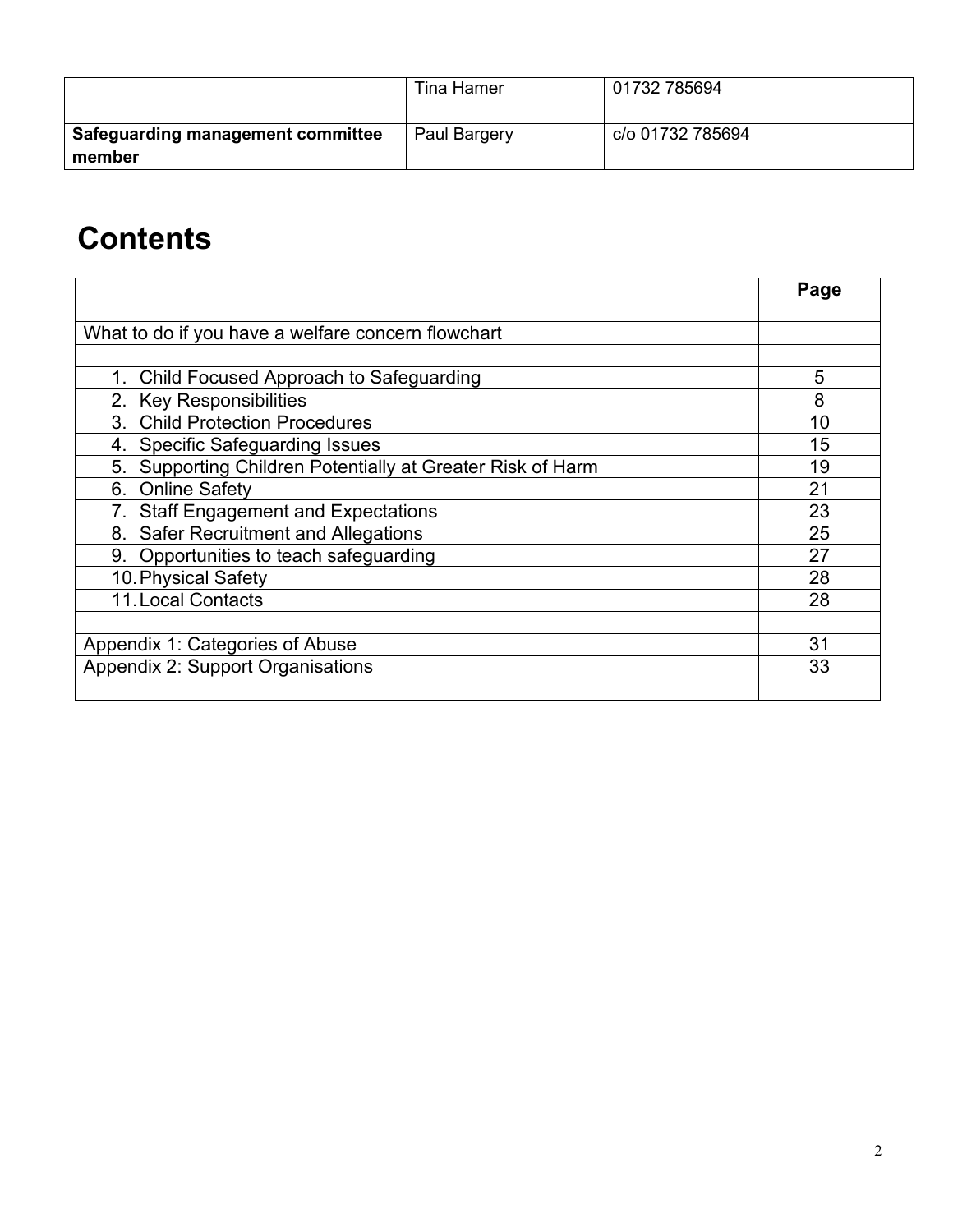## **What to do if you have a welfare concern in The Rosewood**

#### **Why are you concerned?**

#### • For example

- $\circ$  Something a child has said e.g. allegation of harm  $\circ$  Child's appearance may include unexplained mark
- $\circ$  Child's appearance may include unexplained marks as well as dress  $\circ$  Behaviour change
- Behaviour change
- o Witnessed concerning behaviour

#### **Act immediately and record your concerns. If urgent, speak to a DSL first.**

- Follow the TRS school procedure
	- o Reassure the chil<br>○ Clarify concerns if
	- o Clarify concerns if necessary using open questions (**TED**: **T**ell, **E**xplain, **D**escribe)
	- o Use child's own words, record facts not opinions.
	- Sign and date your records
	- Seek support for yourself if required from DSL Tina Hamer, Executive
		- Headteacher)

**Inform the Designated Safeguarding Lead** - Tina Hamer 07514670976

#### **Designated Safeguarding Lead**

- Consider whether the child is at immediate risk of harm e.g. unsafe to go home
- Access the Kent Safeguarding Support Level Guidance document and procedures: [www.kscmp.org.uk](http://www.kscmp.org.uk/)
- Refer to other agencies as appropriate e.g. Internal or community services, early help open access, LADO, Police or Request for Support for integrated children's services
- If unsure then consult with Area Education Safeguarding Advisor (03000 41 22 84 ) or Local Authority Social Worker at the Front Door.

## **If you are unhappy with the response**

#### **Staff:**

- Follow local escalation procedures
- Follow Whistleblowing procedures

#### **Learners and Parents:**

• Follow school complaints procedures khnes-complaints-procedure-statementoctober-2020.pdf

#### **Record decision making and action taken in the learner's child protection/safeguarding file**

 $\overline{\textbf{t}}$ 

#### **Monitor**

Be clear about:

- What you are monitoring e.g. behaviour trends, appearance etc.
- How long you will monitor
- Where, how and to whom you will feedback and how you will record

#### **Review** and **request further support** (if necessary)

At all stages, the child's circumstances will be kept under review The DSL/Staff will request further support if required to ensure the **child's safety** is **paramount**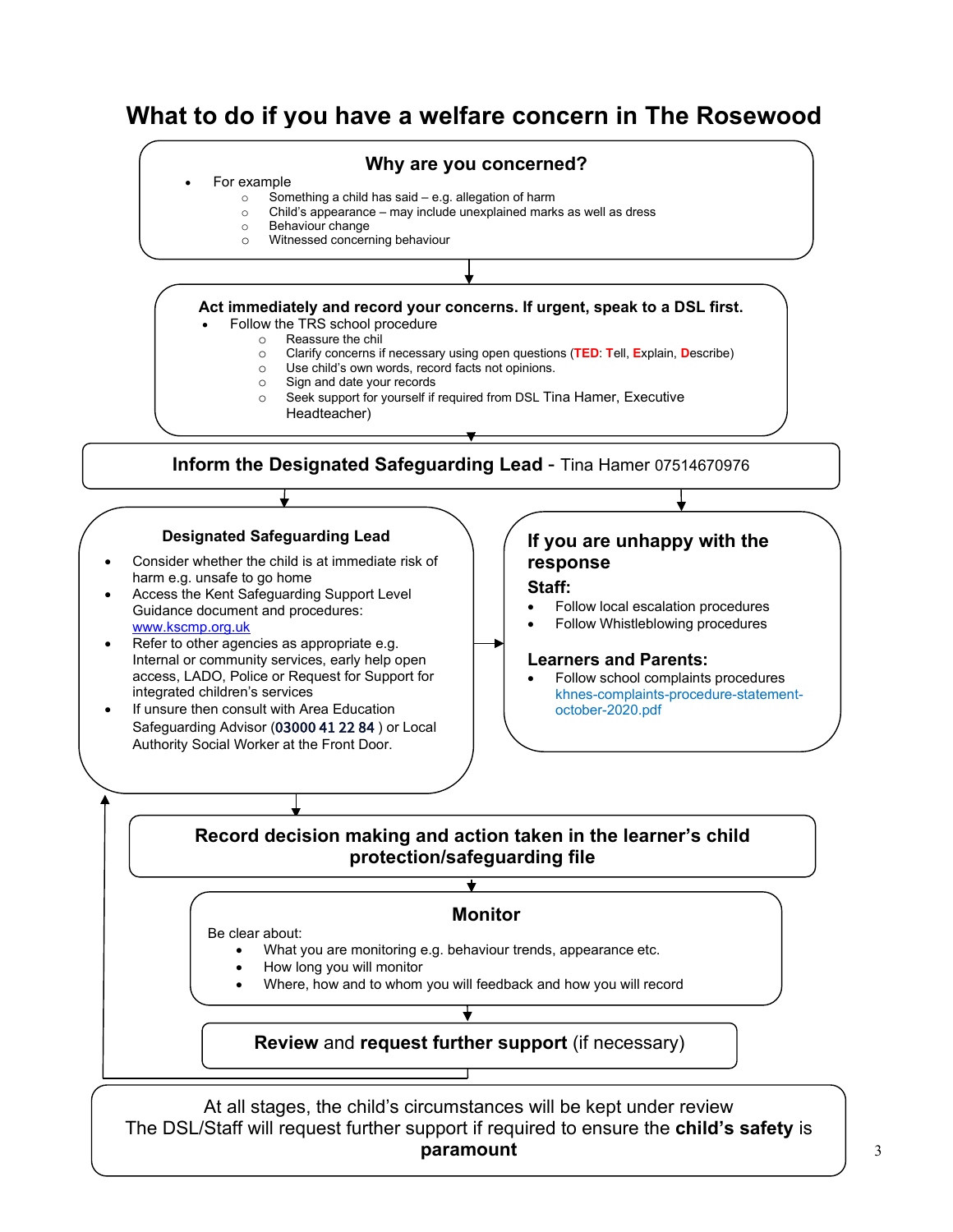## **1. Child Focused Approach to Safeguarding**

## **1.1 Introduction**

- The Rosewood School (TRS) recognises our statutory responsibility to safeguard and promote the welfare of all children. Safeguarding is everybody's responsibility and all those directly connected (staff, volunteers, governors, leaders, parents, families and learners) are an important part of the wider safeguarding system for children and have an essential role to play in making this community safe and secure.
- TRS believe that the best interests of children always come first. All children (defined as those up to the age of 18) have a right to be heard and to have their wishes and feelings taken into account and all children regardless of age, gender, ability, culture, race, language, religion or sexual identity, have equal rights to protection.
- Staff working with children at The Rosewood School will maintain an attitude of 'it could happen here' where safeguarding is concerned. When concerned about the welfare of a child, staff will always act in the best interests of the child and if any member of our community has a safeguarding concern about any child or adult, they should act and act immediately.
- The Rosewood School recognises the importance of providing an ethos and environment within school that will help children to be safe and to feel safe. In our school children are respected and are encouraged to talk openly. We will ensure children's wishes and feelings are taken into account when determining what safeguarding action to take and what services to provide.
- Our core safeguarding principles are:
	- o **Prevention**
		- positive, supportive, safe culture, curriculum and pastoral opportunities for children, safer recruitment procedures.
	- o **Protection**
		- following the agreed procedures, ensuring all staff are trained and supported to recognise and respond appropriately and sensitively to safeguarding concerns.
	- o **Support**
		- for all learners, parents and staff, and where appropriate specific interventions are required for those who may be at risk of harm.
	- o **Working with parents and other agencies**
		- $\bullet$  to ensure timely, appropriate communications and actions are undertaken when safeguarding concerns arise.
- The procedures contained in this policy apply to all staff, including and governors, temporary or thirdparty agency staff and volunteers) and are consistent with those outlined within KCSIE 2021.

## **1.2 Policy Context**

- This policy is implemented in accordance with our compliance with the statutory quidance from the Department for Education, 'Keeping Children Safe in Education' 2021 (KCSIE) which requires individual schools and colleges to have an effective child protection policy.
- This policy has been developed in accordance with the principles established by the Children Acts 1989 and 2004 and related guidance. This includes but is not limited to:
	- o Keeping Children Safe in Education 2021 (KCSIE)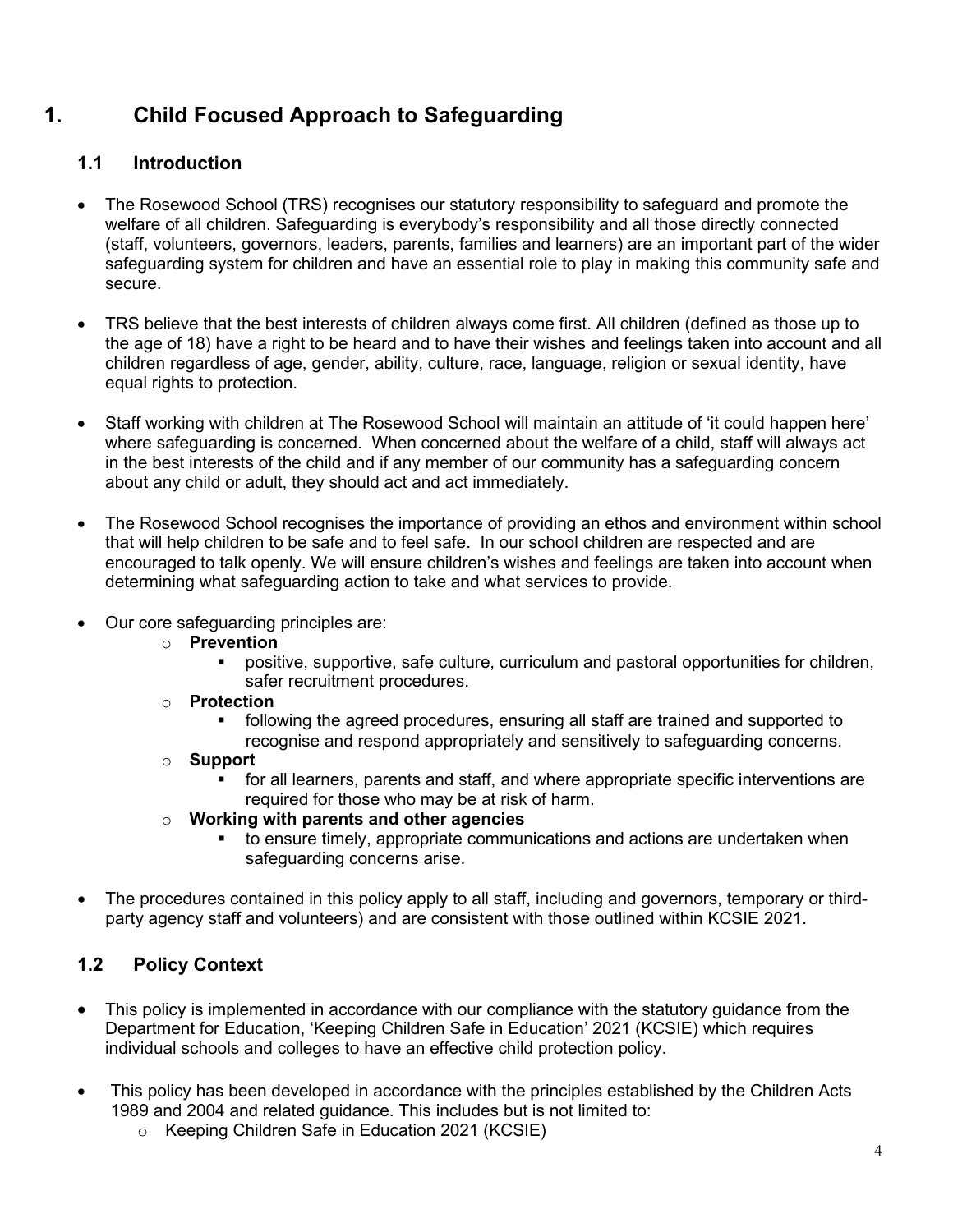- o Working Together to Safeguard Children 2018 (WTSC)
- o Ofsted: Education Inspection Framework' 2021
- o Framework for the Assessment of Children in Need and their Families 2000
- o Kent and Medway Safeguarding Children Procedures
- Early Years and Foundation Stage Framework 2021 (EYFS)<br>○ The Education Act 2002
- The Education Act 2002
- o Education and Inspections Act 2006
- o The Education (Independent School Standards) Regulations 2014
- o The Non-Maintained Special Schools (England) Regulations 2015
- Section 175 of the Education Act 2002 requires school governing bodies, local education authorities and further education institutions to make arrangements to safeguard and promote the welfare of all children who are pupils at a school, or who are students under 18 years of age. Such arrangements will have to have regard to any guidance issued by the Secretary of State.
- The Rosewood School is currently operating in response to coronavirus (Covid-19), however, our safeguarding principles, remain the same. We will continue to follow government guidance and will amend this policy and our approaches, as necessary.
	- $\circ$  As a result of the Covid-19 pandemic some members of our community may have been exposed to a range of adversity and trauma including bereavement, anxiety and in some cases increased welfare and safeguarding risks. We will work with local services, such as health and the local authority, to ensure necessary support is in place.

## **1.3 Definition of Safeguarding**

- In line with KCSIE 2021, safeguarding and promoting the welfare of children is defined for the purposes of this policy as:
	- o protecting children from maltreatment
	- $\circ$  preventing impairment of children's mental and physical health or development
	- $\circ$  ensuring that children grow up in circumstances consistent with the provision of safe and effective care, and
	- $\circ$  taking action to enable all children to have the best outcomes.
- The school acknowledges that safeguarding includes a wide range of specific issues including (but not limited to):
	- o Abuse and neglect
	- o Bullying, including cyberbullying
	- o Children with family members in prison
	- o Children Missing Education (CME)
	- o Child missing from home or care
	- o Child Sexual Exploitation (CSE)
	- o Child Criminal Exploitation (CCE)
	- o Contextual safeguarding (risks outside the family home)
	- $\circ$  County lines and gangs
	- o Domestic abuse
	- o Drugs and alcohol misuse
	- o Fabricated or induced illness
	- o Faith abuse
	- o Gender based abuse and violence against women and girls
	- o Hate
	- o Homelessness
	- o Human trafficking and modern slavery
	- o Mental health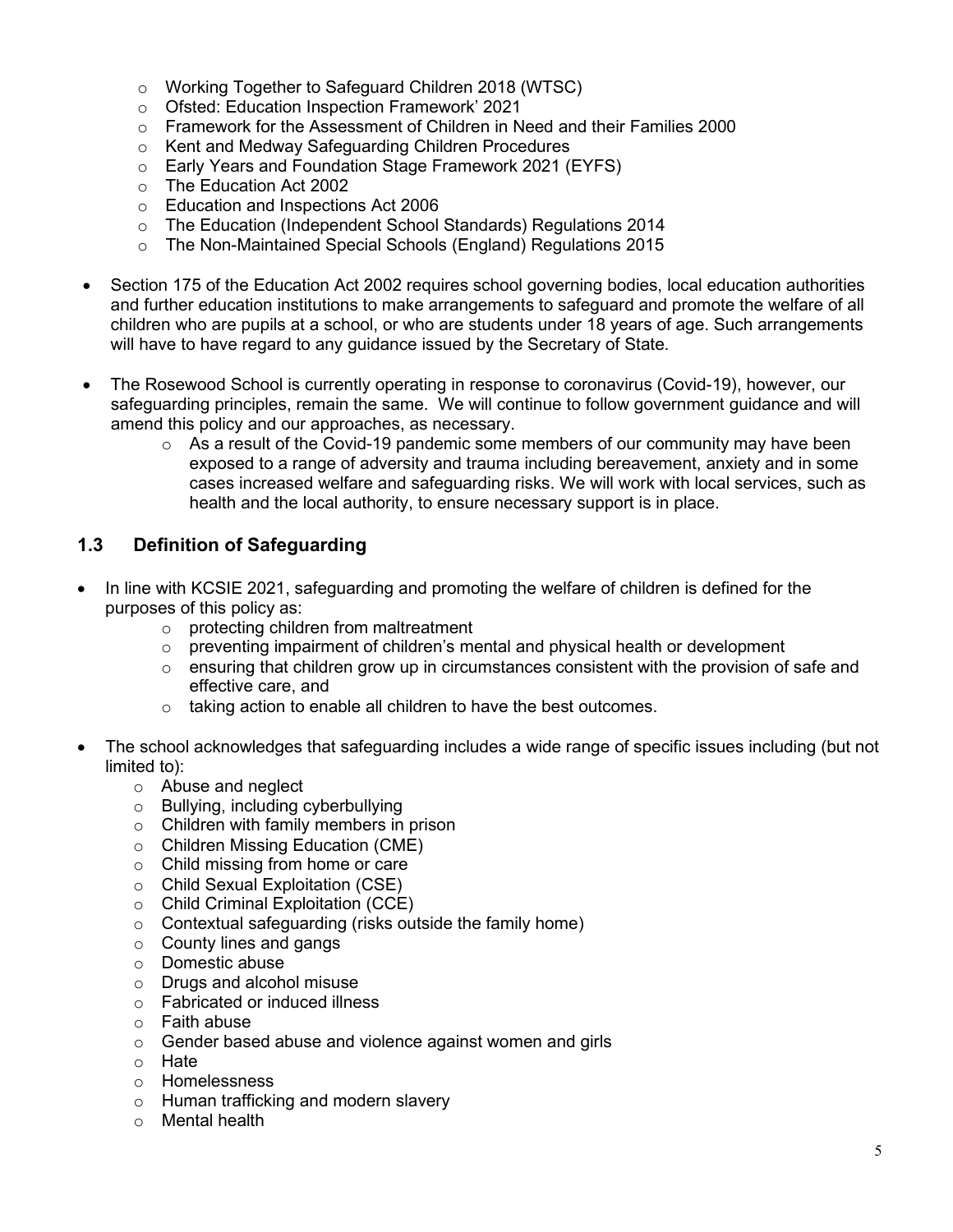- $\circ$  Nude or semi-nude image sharing, aka youth produced/involved sexual imagery or "Sexting"
- o Online safety
- o Peer on peer abuse
- o Preventing radicalisation and extremism
- o Private fostering
- o Relationship abuse
- o Serious violence
- o Sexual violence and sexual harassment
- $\circ$  So-called 'honour-based' abuse, including Female Genital Mutilation (FGM) and forced marriage
- o Upskirting

(Also see Part One and Annex B within 'Keeping Children Safe in Education' 2021)

## **1.4 Related Safeguarding Policies**

- This policy is one of a series in the schoolintegrated safeguarding portfolio and should be read and actioned in conjunction with the policies as listed below:
	- $\circ$  Policy for Supporting Positive Behaviour, linked to the use of physical intervention
	- o Searching, screening and confiscation
	- o Online Safety; Social media and Mobile technology
	- o Anti-Bullying
	- o Data protection and Information sharing/Image Use
	- o Relationship and Sex Education (RSE)
	- o Health and safety, including plans for TRS reopening
	- o Attendance
	- o Risk assessments (e.g. school trips, use of technology, TRS re-opening)
	- o First aid and accidents
	- o Managing allegations against staff
	- o Staff behaviour policy, including Acceptable Use of Technology Policies (AUP)
	- o Safer recruitment
	- o Whistleblowing

## **1.5 Policy Compliance, Monitoring and Review**

- The Rosewood School will review this policy at least annually (as a minimum) and will update it as needed, so that it is kept up to date with safeguarding issues as they emerge and evolve, including lessons learnt. The policy will also be revised following any national or local updates, significant local or national safeguarding events and/or learning, and/or any changes to our own procedures.
- All staff (including temporary staff and volunteers) will be provided with a copy of this policy and Part One and/or Annex A of KCSIE 2021 as appropriate. This can be found in reception and on the staffroom board and in the CPOMs library. Annex A is a condensed version of Part one of KCSIE 2021 which will be provided instead of Part one to those staff who do not directly work with children, such as contractors.
- Parents/carers can obtain a copy of the schoolChild Protection Policy and other related policies on request. Additionally, our policies can be viewed via the schoolwebsite: [https://trs.kent.sch.uk/key](https://trs.kent.sch.uk/key-information/policies/)[information/policies/](https://trs.kent.sch.uk/key-information/policies/)
- The policy forms part of our schooldevelopment plan and will be reviewed annually by the management committee and TRS leadership team who has responsibility for oversight of safeguarding and child protection systems.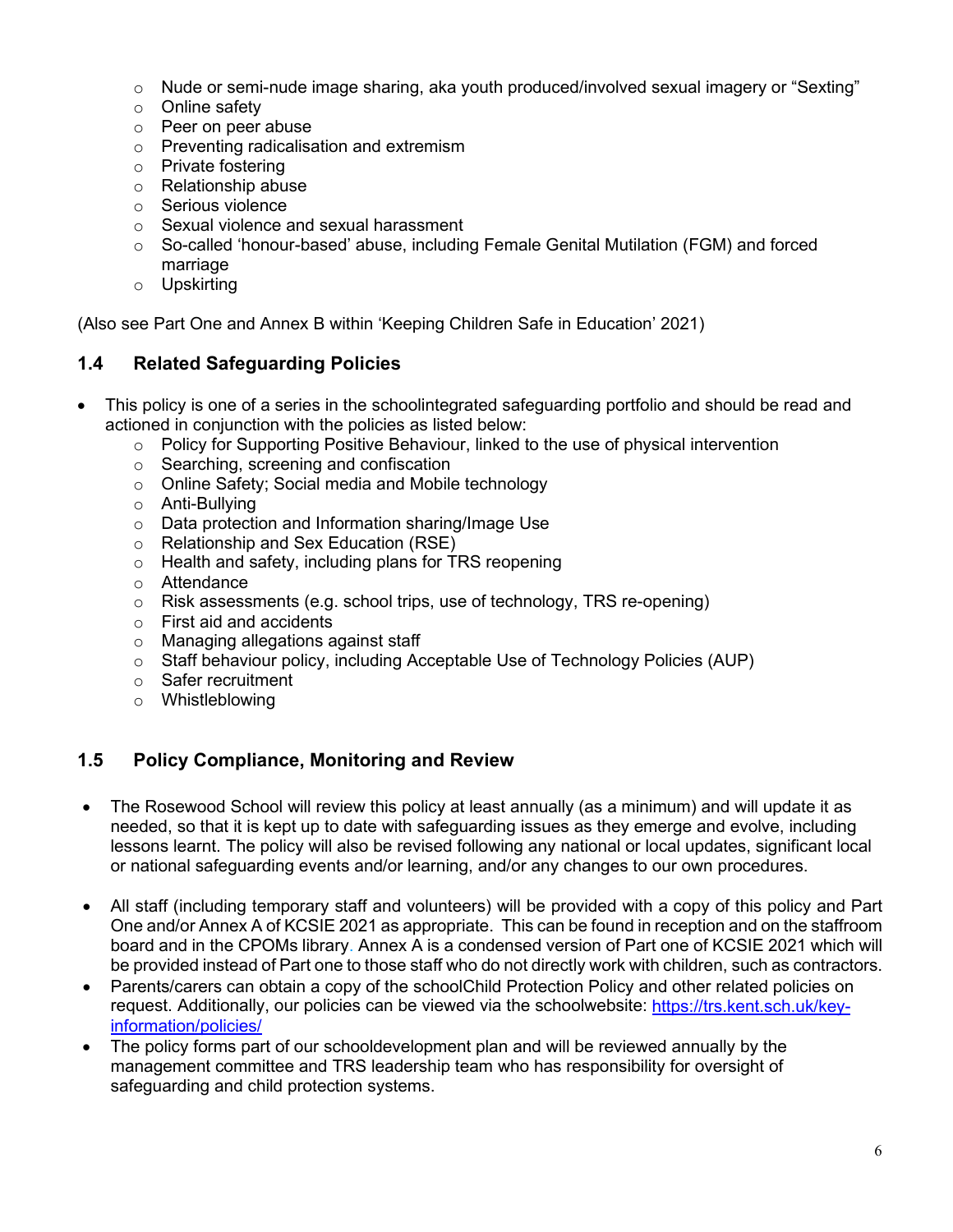• The Designated Safeguarding Lead and the Executive Headteacher will ensure regular reporting on safeguarding activity and systems to the management committee. The governing body/proprietor/leadership will not receive details of individual learner situations or identifying features of families as part of their oversight responsibility.

## **2. Key Responsibilities**

## **2.1 Governance and Leadership**

- The management committee and leadership team have a strategic responsibility for our safeguarding arrangements and will comply with their duties under legislation.
- The management committee have regard to the KCSIE 2021 guidance and will ensure our policies, procedures and training is effective and complies with the law at all times.
- The schoolhas a nominated management committee member for safeguarding. The nominated governor will support the DSL and have oversight in ensuring that the schoolhas an effective policy which interlinks with other related policies, that locally agreed procedures are in place and being followed, and that the policies are reviewed at least annually and when required.
- The management committee and leadership team will ensure that the DSL is supported in their role and is provided with sufficient time so they can provide appropriate support to staff and children regarding any safeguarding and welfare concerns.
- The executive headteacher will ensure that our child protection and safeguarding policies and procedures adopted by the management committee, are understood, and followed by all staff.

## **2.2 Designated Safeguarding Lead (DSL)**

- The Rosewood School has appointed Tina Hamer, Executive Headteacher, a member of the senior leadership team as the Designated Safeguarding Lead (DSL).
- The DSL has overall responsibility for the day-to-day oversight of safeguarding and child protection systems (including online safety) in school. Whilst the activities of the DSL may be delegated to the deputies, the ultimate lead responsibility for safeguarding and child protection remains with the DSL and this responsibility will not be delegated.
- The school has also appointed Deputy DSLs who will have delegated responsibilities and act in the DSLs absence.
	- o James Fewtrell, Assistant Headteacher
	- o Roopa Sharma, Assistant Headteacher
	- o Kelly Holden-Smith, Assistant Headteacher
- It is the role of the DSL to carry out their functions as identified in Annex C of KCISE 2021. This includes but is not limited to:
	- o Acting as the central contact point for all staff to discuss any safeguarding concerns
	- $\circ$  Maintaining a confidential recording system for safeguarding and child protection concerns
	- o Coordinating safeguarding action for individual children
		- When supporting children with a social worker or looked after children the DSL should have the details of the child's social worker and the name of the virtual school head in the authority that looks after the child (with the DSL liaising closely with the designated teacher)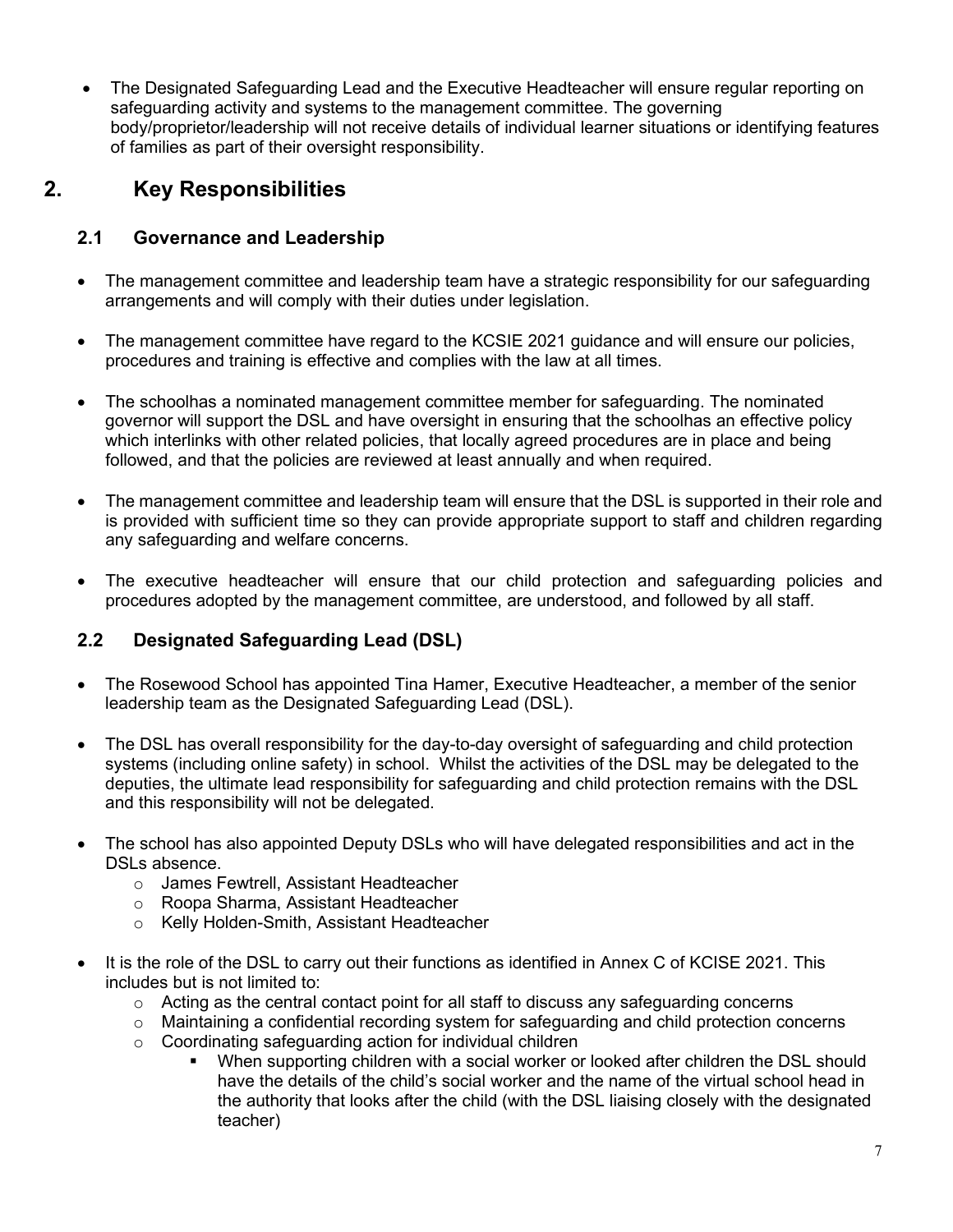- $\circ$  Liaising with other agencies and professionals in line with KCSIE 2021 and WTSC 2018
- o Ensuring that locally established procedures as put in place by the three safeguarding partners as part of the Kent Safeguarding Children Multi-Agency Partnership procedures (KSCMP), including referrals, are followed, as necessary.
- $\circ$  Representing, or ensure the schoolis appropriately represented at multi-agency safeguarding meetings (including child protection conferences)
- o Managing and monitoring the schoolrole in any multi-agency plan for a child.
- $\circ$  Being available during term time (during schoolhours) for staff in the schoolto discuss any safeguarding concerns.
- $\circ$  Helping promote educational outcomes by sharing the information about the welfare, safeguarding and child protection issues that children, including children with a social worker, are experiencing, or have experienced, with teachers and schoolleadership staff.
- $\circ$  Ensuring adequate and appropriate DSL cover arrangements in response to any closures and out of hours and/or out of term activities.
- $\circ$  Ensuring all staff access appropriate safeguarding training and relevant updates in line with the recommendations within KCSIE.
- o Informing the executive headteacher of any significant safeguarding issues.
- The DSL will undergo appropriate and specific training to provide them with the knowledge and skills required to carry out their role. Deputy DSLs will be trained to the same standard as the DSL. The DSLs training will be updated formally at least every two years, but their knowledge and skills will be updated through a variety of methods at regular intervals and at least annually.

## **2.3 Members of Staff**

- All members of staff have a responsibility to:
	- o Provide a safe environment in which children can learn.
	- $\circ$  Be aware of the indicators of abuse and neglect so that they can identify cases of children who may need help or protection.
	- $\circ$  Know what to do if a child tells them that he or she is being abused or neglected and understand the impact abuse and neglect can have upon a child.
	- $\circ$  Be able to identify and act upon indicators that children are, or at risk of developing mental health issues.
	- $\circ$  Be prepared to identify children who may benefit from early help.
	- o Understand the early help process and their role in it.
	- o Understand the schoolsafeguarding policies and systems.
	- o Undertake regular and appropriate training which is regularly updated.
	- $\circ$  Be aware of the local process of making referrals to children's social care and statutory assessment under the Children Act 1989.
	- o Know how to maintain an appropriate level of confidentiality.
	- $\circ$  Reassure children who report concerns that they are being taken seriously and that they will be supported and kept safe.

## **2.4 Children and Young People**

- Children and young people (learners) have a right to:
	- $\circ$  Feel safe, be listened to, and have their wishes and feelings taken into account.
	- o Confidently report abuse, knowing their concerns will be treated seriously, and knowing they can safely express their views and give feedback.
	- o Contribute to the development of schoolsafeguarding policies.
	- o Receive help from a trusted adult.
	- $\circ$  Learn how to keep themselves safe, including online.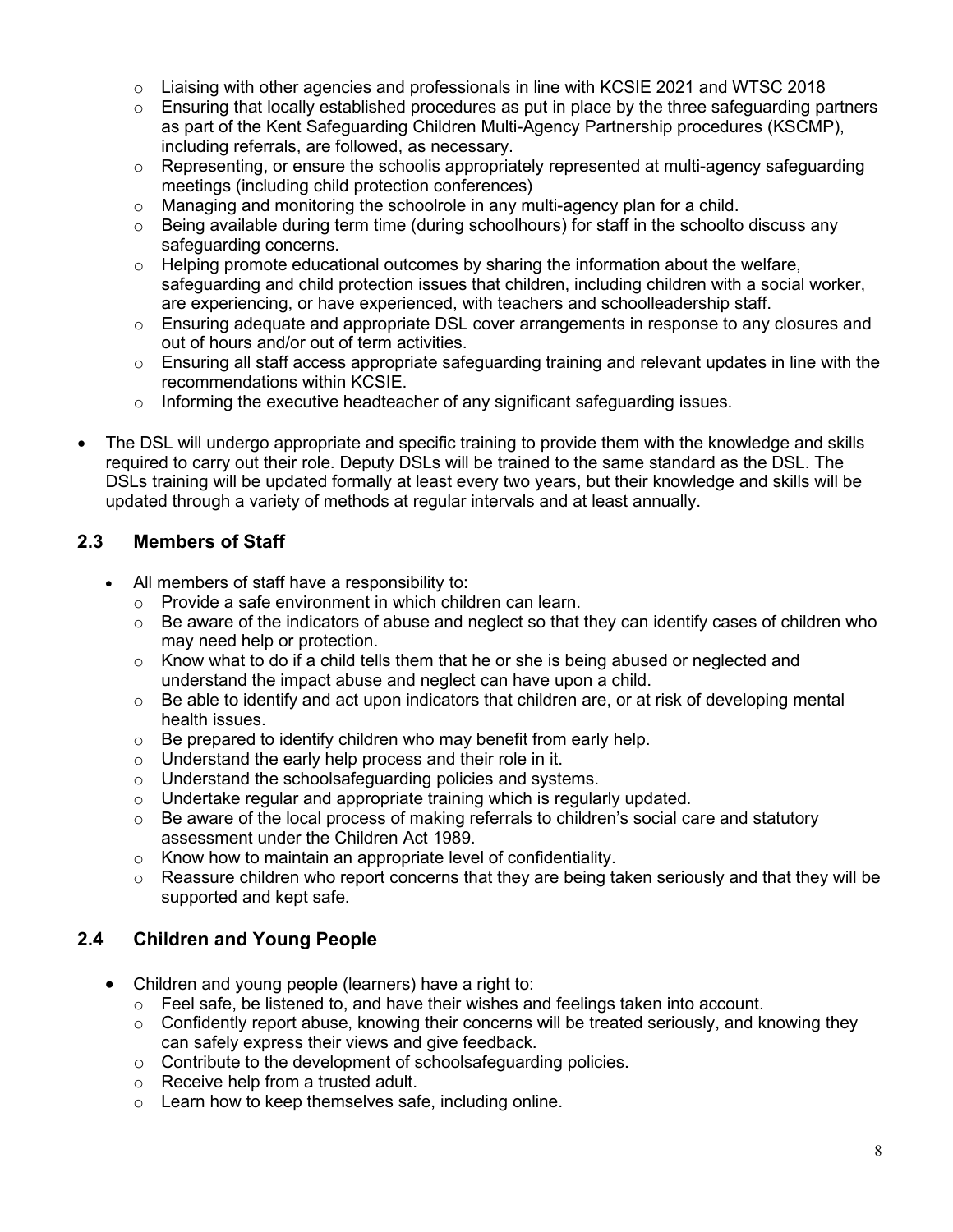## **2.5 Parents and Carers**

- Parents/carers have a responsibility to:
	- o Understand and adhere the relevant schoolpolicies and procedures.
	- $\circ$  Talk to their children about safeguarding issues with their children and support the schoolin their safeguarding approaches.
	- $\circ$  Identify behaviours which could indicate that their child is at risk of harm including online.
	- o Seek help and support from the schoolor other agencies.

## **3. Child Protection Procedures**

## **3.1 Recognising Indicators of Abuse and Neglect**

- All staff are made aware of the definitions and indicators of abuse and neglect as identified by Working Together to Safeguard Children (2018) and Keeping Children Safe in Education 2021. This is outlined locally within the [Kent Support Levels Guidance.](https://www.kscmp.org.uk/guidance/kent-support-levels-guidance)
- The Rosewood School recognise that when assessing whether a child may be suffering actual or potential harm there are four categories of abuse:
	- Physical abuse
	- **Sexual abuse**
	- **Emotional abuse**
	- **Neglect** 
		- **For further information see Appendix 1.**
- The Rosewood School recognises that concerns may arise in many different contexts and can vary greatly in terms of their nature and seriousness. The indicators of child abuse and neglect can vary from child to child. Children develop and mature at different rates, so what appears to be worrying behaviour for a younger child might be normal for an older child. It is important to recognise that indicators of abuse and neglect do not automatically mean a child is being abused however all concerns should be taken seriously and will be explored by the DSL on a case-by-case basis.
- The Rosewood School recognises abuse, neglect, and safeguarding issues are rarely standalone events and cannot always be covered by one definition or one label alone. In many cases, multiple issues will overlap with one another, therefore staff will always be vigilant and always raise concerns with a DSL.
- Parental behaviors can indicate child abuse or neglect, so staff will be alert to parent-child interactions or concerning parental behaviours; this could include parents who are under the influence of drugs or alcohol or if there is a sudden change in their mental health.
- Children may report abuse happening to themselves, their peers or their family members. All reports made by children to staff will be taken seriously and will be responded to in line with this policy.
- Safeguarding incidents and/or behaviours can be associated with factors and risks outside the school. Children can be at risk of abuse or exploitation in situations outside their families; extrafamilial harms take a variety of different forms and children can be vulnerable to multiple harms including (but not limited to) sexual exploitation, criminal exploitation, sexual abuse, serious youth violence and county lines.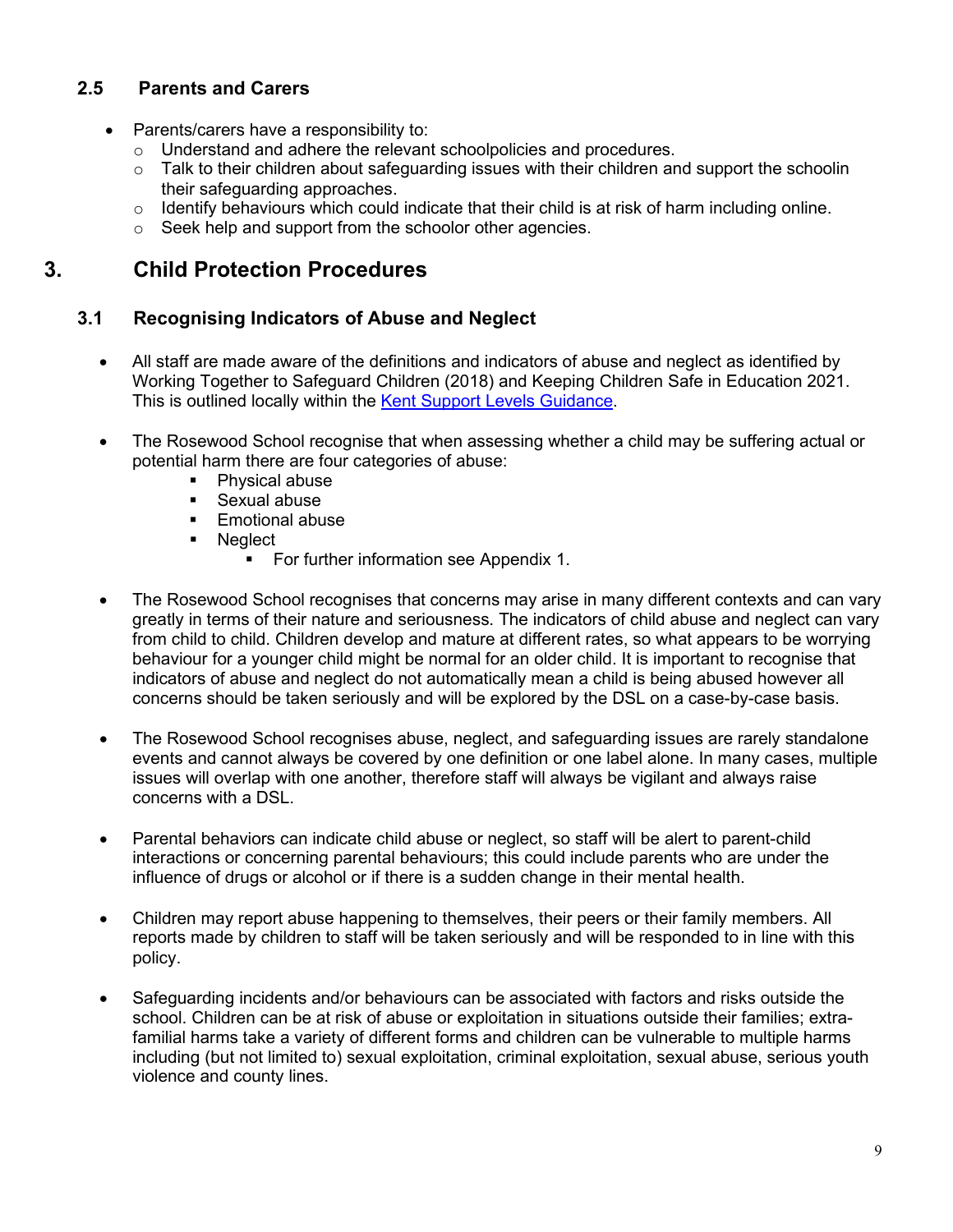- Technology can be a significant component in many safeguarding and wellbeing issues. Children are at risk of abuse online as well as face to face and in many cases, abuse will take place concurrently via online channels and in daily life. Children can also abuse their peers online.
- By understanding the indicators or abuse and neglect, we can respond to problems as early as possible and provide the right support and services for the child and their family.
- All members of staff are expected to be aware of and follow this approach if they are concerned about a child:



['What to do if you are worried a child is being abused'](https://www.gov.uk/government/publications/what-to-do-if-youre-worried-a-child-is-being-abused--2) 2015

- In all cases, if staff are unsure, they will always speak to the DSL (or deputy).
- The Rosewood School recognises that some children have additional or complex needs and may require access to intensive or specialist services to support them.
- If deemed necessary by the headteacher or by staff authorised by the headteacher following a concern about a child's safety or welfare, the searching and screening of children and confiscation of any items, including electronic devices, will be managed in line with the school'Searching, Screening and Confiscation' policy and behaviour policy, which is informed by the DfE '[Searching,](https://www.gov.uk/government/publications/searching-screening-and-confiscation)  [screening and confiscation at school'](https://www.gov.uk/government/publications/searching-screening-and-confiscation) guidance.

## **3.2 Responding to Child Protection Concerns**

- If staff are made aware of a child protection concern, they are expected to:
	- o listen carefully to the concern and be non-judgmental.
	- $\circ$  only use open questions to clarify information where necessary, e.g. who, what, where, when or Tell, Explain, Describe (TED).
	- $\circ$  not promise confidentiality as concerns will have to be shared further, for example, with the DSL and potentially Integrated Children's Services.
	- $\circ$  be clear about boundaries and how the report will be progressed.
	- $\circ$  record the concern on CPOMS in line with school record keeping requirements (see section 9).
	- $\circ$  inform the DSL (or deputy), as soon as practically possible.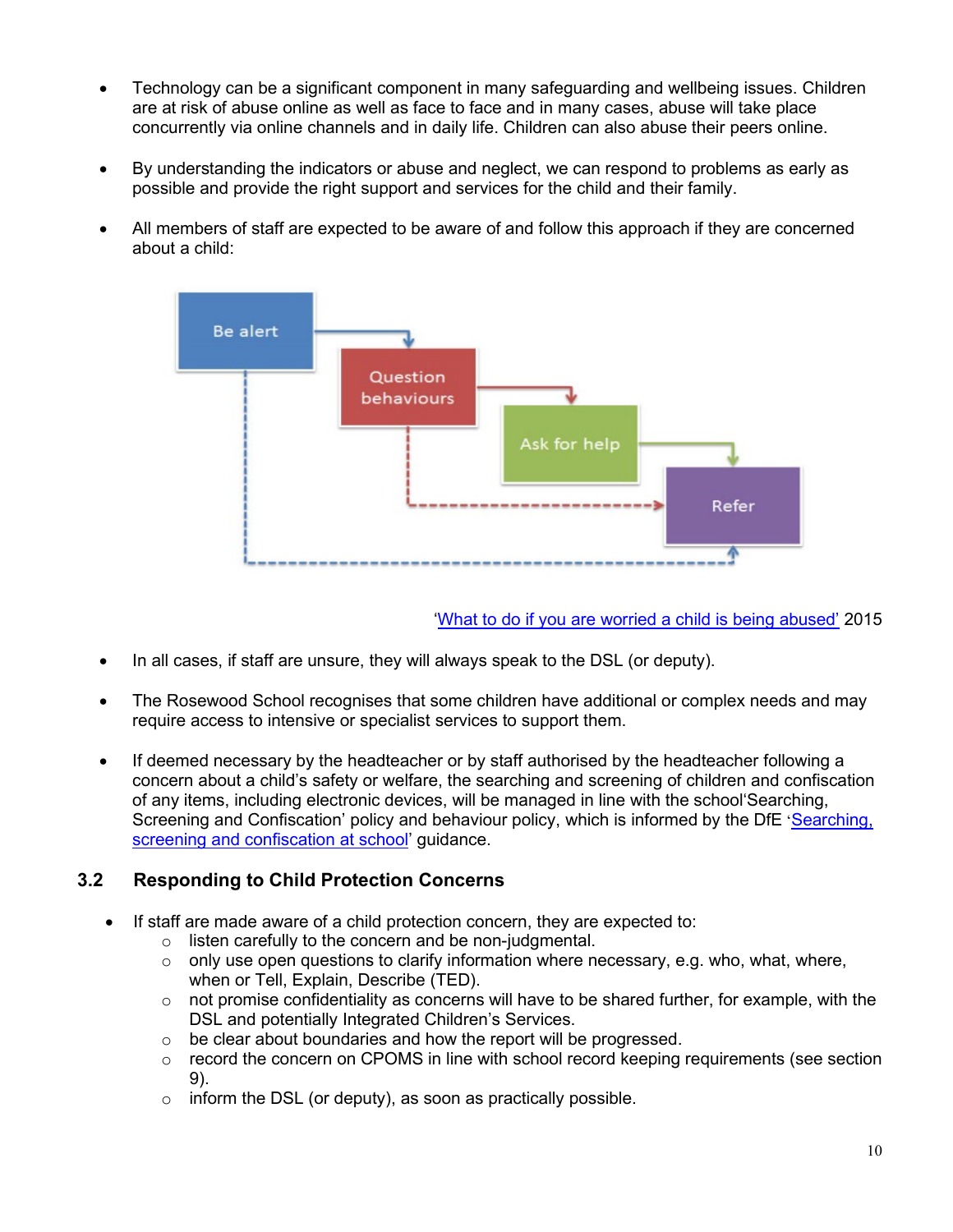- The DSL or a deputy should always be available to discuss safeguarding concerns. If in exceptional circumstances, a DSL is not available, this should not delay appropriate action being taken. Staff should speak to a member of the senior leadership team and/or take advice from Education Safeguarding Service or via consultation with a social worker from the Front Door. In these circumstances, any action taken will be shared with a DSL as soon as is practically possible.
- The Rosewood School will respond to concerns in line with the Kent Safeguarding Children Multi-Agency Partnership procedures (KSCMP).
	- $\circ$  The full KSCMP procedures and additional guidance relating to reporting concerns and specific safeguarding issues can be found on their website: [www.kscmp.org.uk](http://www.kscmp.org.uk/)
	- $\circ$  Specific information and quidance to follow with regards to accessing Early Help and Preventative Services and/or Children's Social Work Services as part of Integrated Children's Services (ICS) in Kent can be found here: [www.kelsi.org.uk/support-for-children-and-young](http://www.kelsi.org.uk/support-for-children-and-young-people/integrated-childrens-services)[people/integrated-childrens-services](http://www.kelsi.org.uk/support-for-children-and-young-people/integrated-childrens-services)
- Where a child is suffering, or is likely to suffer from harm, or is in immediate danger, a 'request for support' will be made immediately to Integrated Children's Services (via the 'Front Door') and/or the police, in line with KSCMP procedures.
	- o The Rosewood School recognise that in situations where there are immediate child protection concerns for a child as identified in line with Support Level Guidance, it is NOT to investigate as a single agency, but to act in line with KSCMP guidance which may involve multi-agency decision making**.**
	- $\circ$  The DSL may seek advice or guidance from their Area Education Safeguarding Advisor from the Education Safeguarding Service before deciding next steps.
	- $\circ$  They may also seek advice or guidance from a social worker at the Front Door service who are the first point of contact for Integrated Children's Services (ICS).
- In the event of a request for support to the Front Door being necessary, parents/carers will be informed and consent to this will be sought by the DSL in line with guidance provided by KSCMP and ICS. Parents/carers will be informed of this, unless there is a valid reason not to do so, for example, if to do so would put a child at risk of harm or would undermine a criminal investigation.
- All staff are aware of the process for making request for support referrals for statutory assessments under the Children Act 1989, along with the role they might be expected to play in such assessments.
- Where is it is identified a child may benefit from Early Help support (as provided by ICS) , the DSL (or deputy) will generally lead as appropriate and make a request for support via the Front Door.
	- $\circ$  The DSL will keep all early help cases under constant review and consideration will be given to escalating concerns to the Front Door or seeking advice via the Education Safeguarding Service if the situation does not appear to be improving or is getting worse.
- If, after a request for support or any other planned external intervention, a child's situation does not appear to be improving or there is a concern regarding decisions made, the DSL will consider following **KSCMP** escalation procedures to ensure their concerns have been addressed and, most importantly, that the child's situation improves. DSLs may request support with this via the Education Safeguarding Service.
- The Rosewood School is an [Operation Encompass School.](https://www.operationencompass.org/) This means we work in partnership with Kent Police to provide support to children experiencing domestic abuse.

## **3.3 Recording Concerns**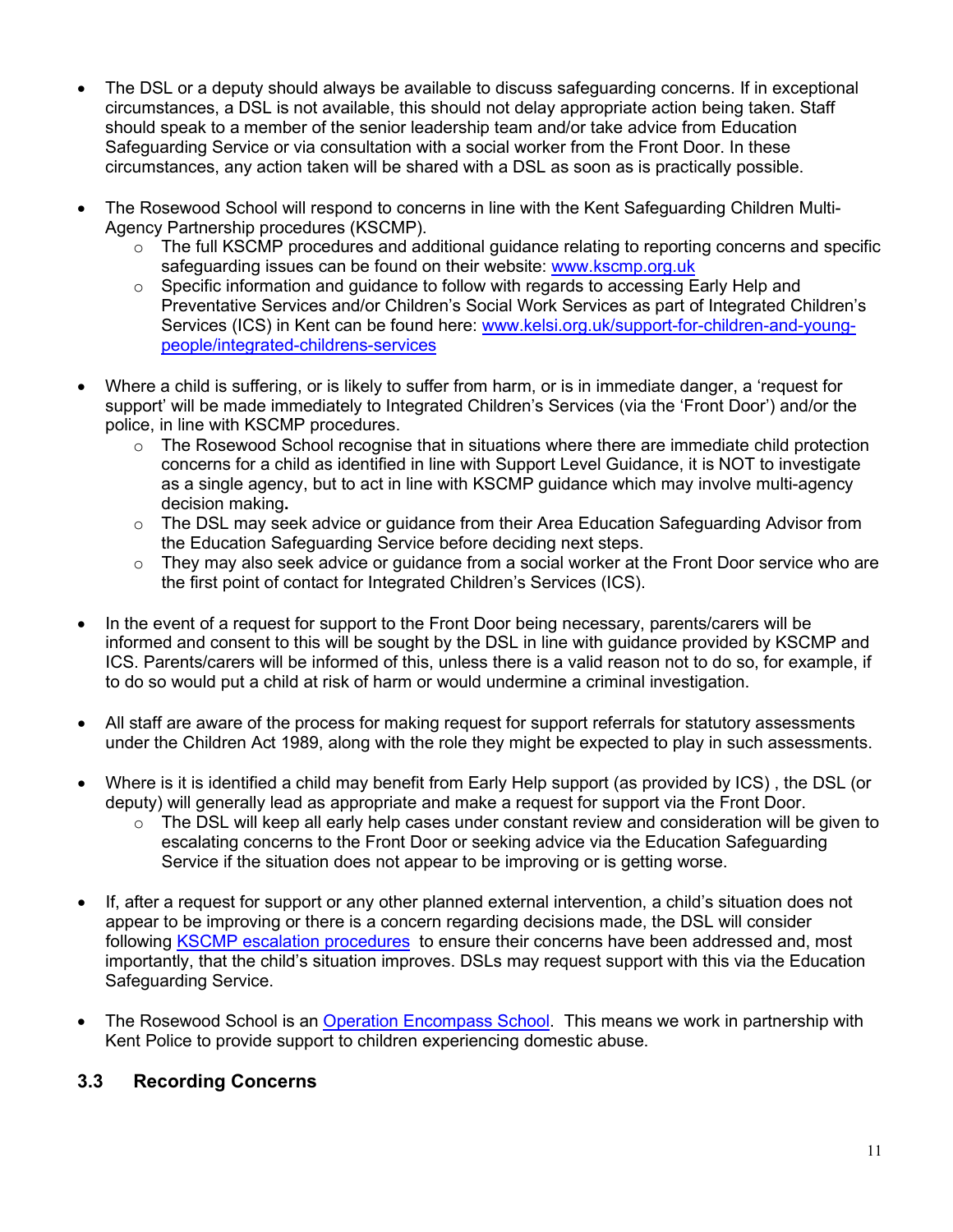- All safeguarding concerns, discussions and decisions, and reasons for those decisions, will be recorded in writing on the TRS safeguarding incident/concern form/system and pass them without delay to the DSL. This process is electronic via the system called 'CPOMS'. A body map will be completed if injuries have been observed.
	- $\circ$  If members of staff are in any doubt about recording requirements, they should discuss their concerns with the DSL.
- Incident/Welfare concerns are kept on CPOMS.
- Records will be completed as soon as possible after the incident/event, using the child's words and will be signed and dated by the member of staff. Child protection records will record facts and not personal opinions. A body map will be completed if injuries have been observed.
- If there is an immediate safeguarding concern the member of staff will consult with a DSL before completing the form as reporting urgent concerns takes priority.
- If members of staff are in any doubt about recording requirements, they will discuss their concerns with the DSL.
- Child protection records will include a clear and comprehensive summary of the concern, details of how the concern was followed up and resolved and details regarding any action taken, decisions reached and the outcome.
- Child protection records will be kept confidential and stored securely. Child protection records will be kept for individual children and will be maintained separately from all other records relating to the child in the school/college. Child protection records are kept in accordance with data protection legislation and are retained centrally and securely by the DSL.
- All child protection records will be transferred in accordance with data protection legislation to the child's subsequent school/college, under confidential and separate cover as soon as possible. Child Protection files will be transferred securely to the new DSL, separately to the child's main file, and a confirmation of receipt will be obtained.
- In addition to the child protection file, the DSL will also consider if it would be appropriate to share any information with the DSL at the new school or college in advance of a child leaving, for example, information that would allow the new school or college to continue to provide support.
- Where the schoolreceives child protection files, the DSL will ensure key staff such as the SENCOs, will be made aware of relevant information as required.

## **3.4 Multi-Agency Working**

• The Rosewood School recognises and is committed to its responsibility to work within the KSCMP multi-agency safeguarding arrangements. The leadership team and DSL will work to establish strong and co-operative local relationships with professionals in other agencies in line with statutory guidance.

• The Rosewood School recognises the importance of multi-agency working and is committed to working alongside partner agencies to provide a coordinated response to promote children's welfare and protect them from harm. This includes contributing to KSCMP processes as required, such as, participation in relevant safeguarding multi-agency plans and meetings, including Child Protection Conferences, Core Groups, Strategy Meetings, Child in Need meetings or other early help multiagency meetings.

## **3.5 Confidentiality and Information Sharing**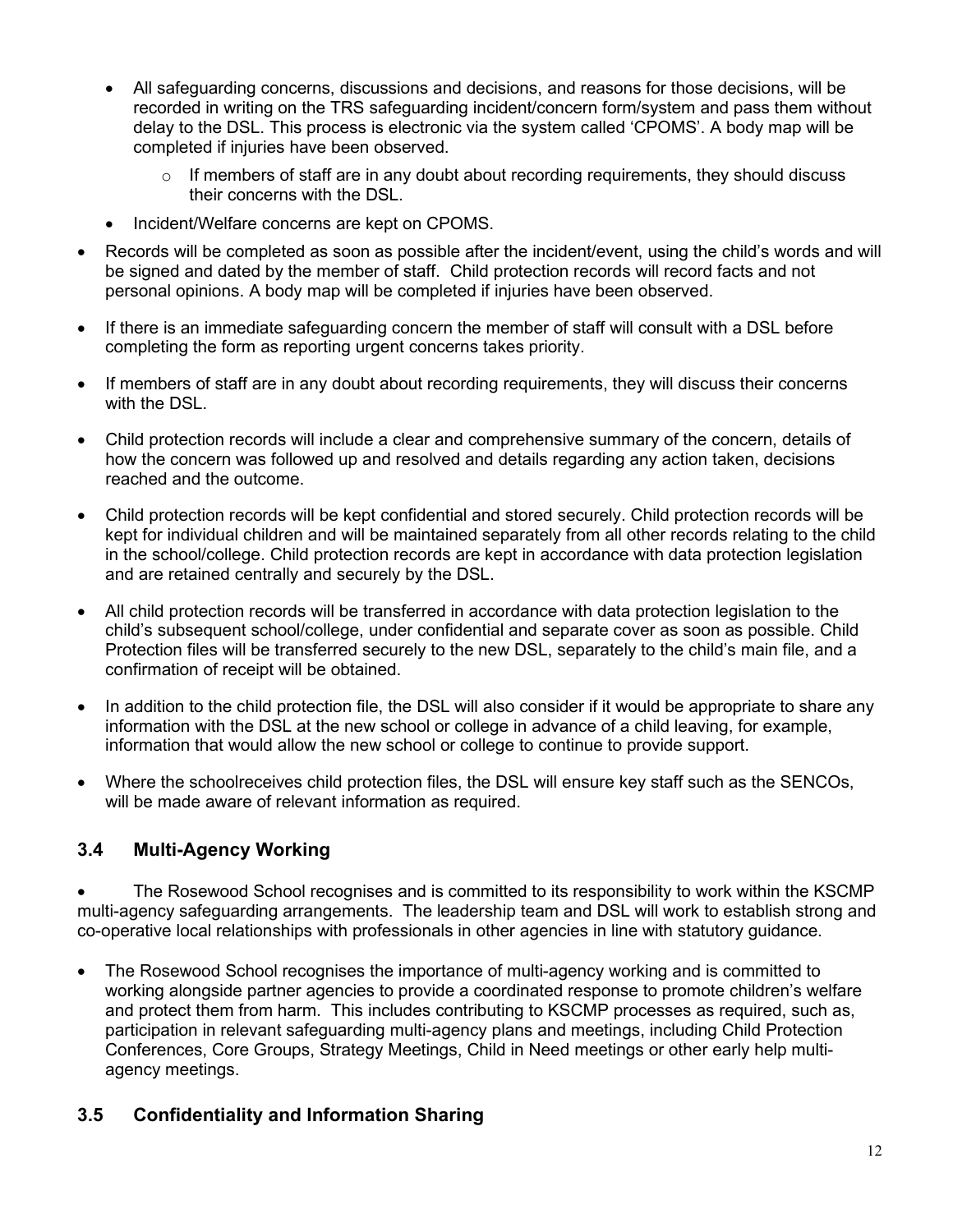- The Rosewood School recognises our duty and powers to hold, use and share relevant information with appropriate agencies in matters relating to child protection at the earliest opportunity as per statutory guidance outlined within KCSIE 2021.
- The Rosewood School has an appropriately trained Data Protection Officer (DPO) as required by the General Data Protection Regulations (GDPR) to ensure that our schoolis complaint with all matters relating to confidentiality and information sharing requirements. The DPO office is R. Perfect
- The Data Protection Act 2018 and GDPR do not prevent the sharing of information for the purposes of keeping children safe. Fears about sharing information must not be allowed to stand in the way of the need to safeguard and promote the welfare and protect the safety of children (KCSIE 2021). DfE "Information sharing advice for safeguarding practitioners" (2018) provides further detail.
- The executive Headteacher and DSL will disclose relevant safeguarding information about a learner with staff on a 'need to know' basis.
- All members of staff must be aware that whilst they have duties to keep information confidential, they also have a professional responsibility to be proactive in sharing information as early as possible to help identify, assess, and respond to risks or concerns about the safety and welfare of children; this may include sharing information with the DSL and with other agencies as appropriate. All staff are aware they cannot promise confidentiality in situations which might compromise a child's safety or wellbeing.

## **3.6 Complaints**

- All members of the schoolcommunity should feel able to raise or report any concerns about children's safety or potential failures in the schoolsafeguarding regime. The schoolhas a complaints procedure available to parents, learners and members of staff and visitors who wish to report concerns or complaints. This can be found on the school's website - https://trs.kent.sch.uk/key-information/policies/
- Whilst we encourage members of our community to report concerns and complaints directly to us, we recognise this may not always be possible. Children, young people, and adults who have experienced abuse at school can contact the NSPCC 'Report Abuse in Education' helpline on [0800 136 663](tel:0800%20136%20663) or via email: [help@nspcc.org.uk](mailto:help@nspcc.org.uk)
- Staff can also access the NSPCC whistleblowing helpline if they do not feel able to raise concerns regarding child protection failures internally.
	- $\circ$  Staff can call 0800 028 0285 (8:00 AM to 8:00 PM Monday to Friday) or email [help@nspcc.org.uk.](mailto:help@nspcc.org.uk)
- The leadership team at The Rosewood School will take all concerns reported to the schoolseriously and all complaints will be considered and responded to in line with the relevant and appropriate process.
	- o Anything that constitutes an allegation against a member of staff or volunteer will be dealt with in line with section 8 of this policy.

## **4. Specific Safeguarding Issues**

• The Rosewood School is aware of a range of specific safeguarding issues and situations that can put children at greater risk of harm. In addition to Part One, DSLs, schoolleaders and staff who work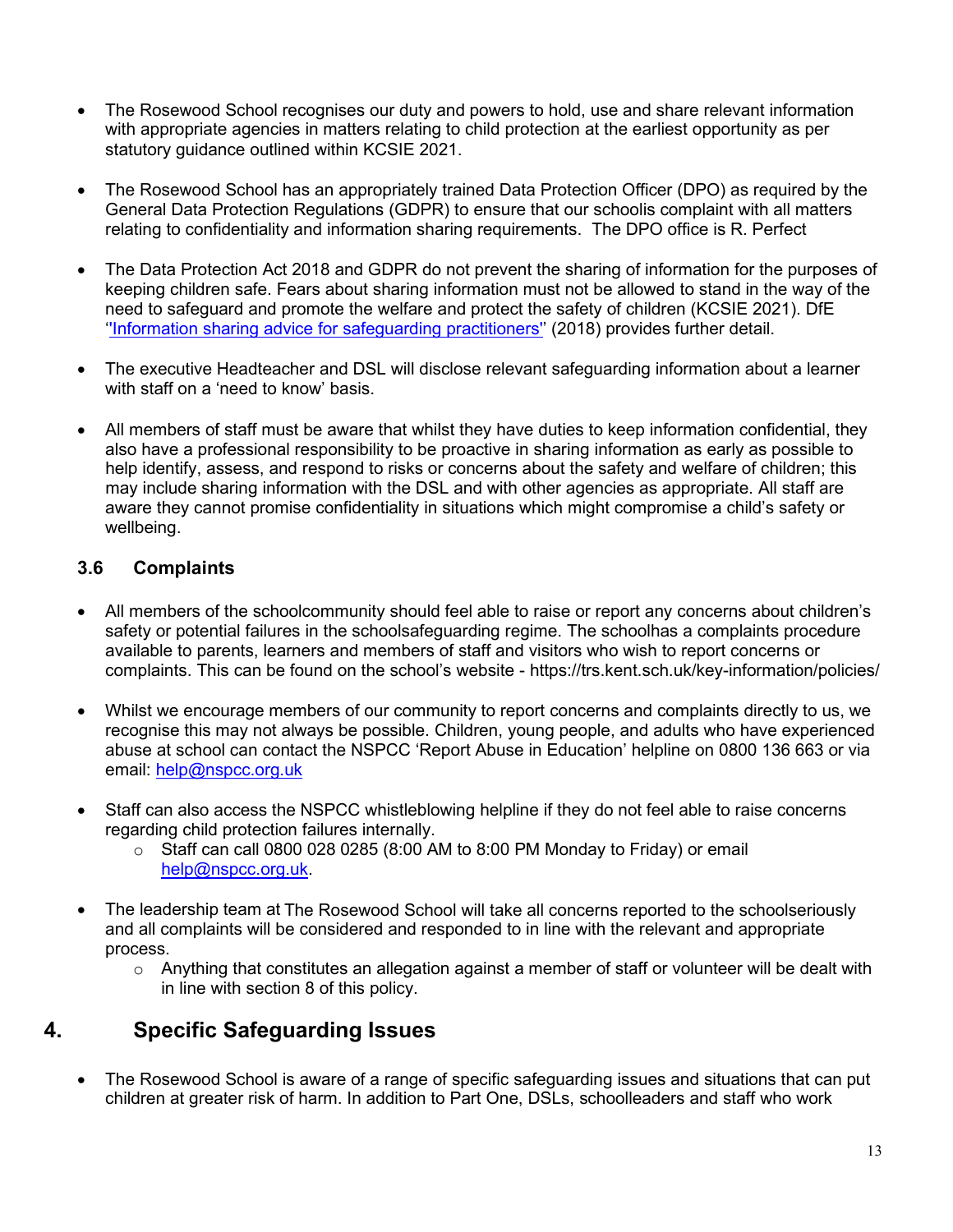directly with children will read annex B of KCSIE 2021 which contains important additional information about specific forms of abuse and safeguarding issues.

• Where staff are unsure how to respond to specific safeguarding issues, they should follow the processes as identified in part 3 of this policy and speak with the DSL or a deputy.

#### **4.1 Peer on Peer Abuse**

- All members of staff at The Rosewood School recognise that children are capable of abusing their peers, and that it can happen both inside and outside of schooland online.
- The Rosewood School recognises that peer on peer abuse can take many forms, including but not limited to:
	- o Bullying, including cyberbullying, prejudice-based and discriminatory bullying
	- o abuse in intimate personal relationships between peers
	- $\circ$  physical abuse which can include hitting, kicking, shaking, biting, hair pulling, or otherwise causing physical harm
	- o sexual violence and sexual harassment
	- $\circ$  consensual and non-consensual sharing of nudes and semi-nude images and/or videos (also known as sexting or youth produced sexual imagery)
	- $\circ$  causing someone to engage in sexual activity without consent, such as forcing someone to strip, touch themselves sexually, or to engage in sexual activity with a third party
	- $\circ$  upskirting (which is a criminal offence), which typically involves taking a picture under a person's clothing without their permission, with the intention of viewing their genitals or buttocks to obtain sexual gratification, or cause the victim humiliation, distress or alarm
	- o initiation/hazing type violence and rituals
- The Rosewood School believes that abuse is abuse and it will never be tolerated or dismissed as "banter", "just having a laugh", "part of growing up" or "boys being boys" as this can lead to a culture of unacceptable behaviours and an unsafe environment for children.
- The Rosewood School recognises that even if there are no reported cases of peer on peer abuse, such abuse is still likely to be taking place.
- All staff have a role to play in challenging inappropriate behaviours between peers. Staff recognise that that some peer on peer abuse issues may be affected by gender, age, ability and culture of those involved, i.e. for gender based abuse, girls are more likely to be victims and boys more likely to be perpetrators.
- Concerns about learner's behaviour, including peer on peer abuse taking place offsite will be responded to as part of a partnership approach with learners and parents/carers. Offsite behaviour concerns will be recorded and responded to in line with existing appropriate policies, for example antibullying, acceptable use, behaviour and child protection policies. Section 89(5) of the Education and Inspections Act 2006 gives headteachers a statutory power to discipline pupils for poor behaviour outside of the school premises e.g. when children are not under the lawful control or charge of a member of school staff, to such extent as is reasonable.
- In order to minimise the risk of peer-on-peer abuse, The Rosewood School will:
	- $\circ$  Regularly review the anti-bullying policy
	- o Provide an age/ability PSHE and RSE curriculum
	- $\circ$  Remind pupils of the worry box facility that is on our website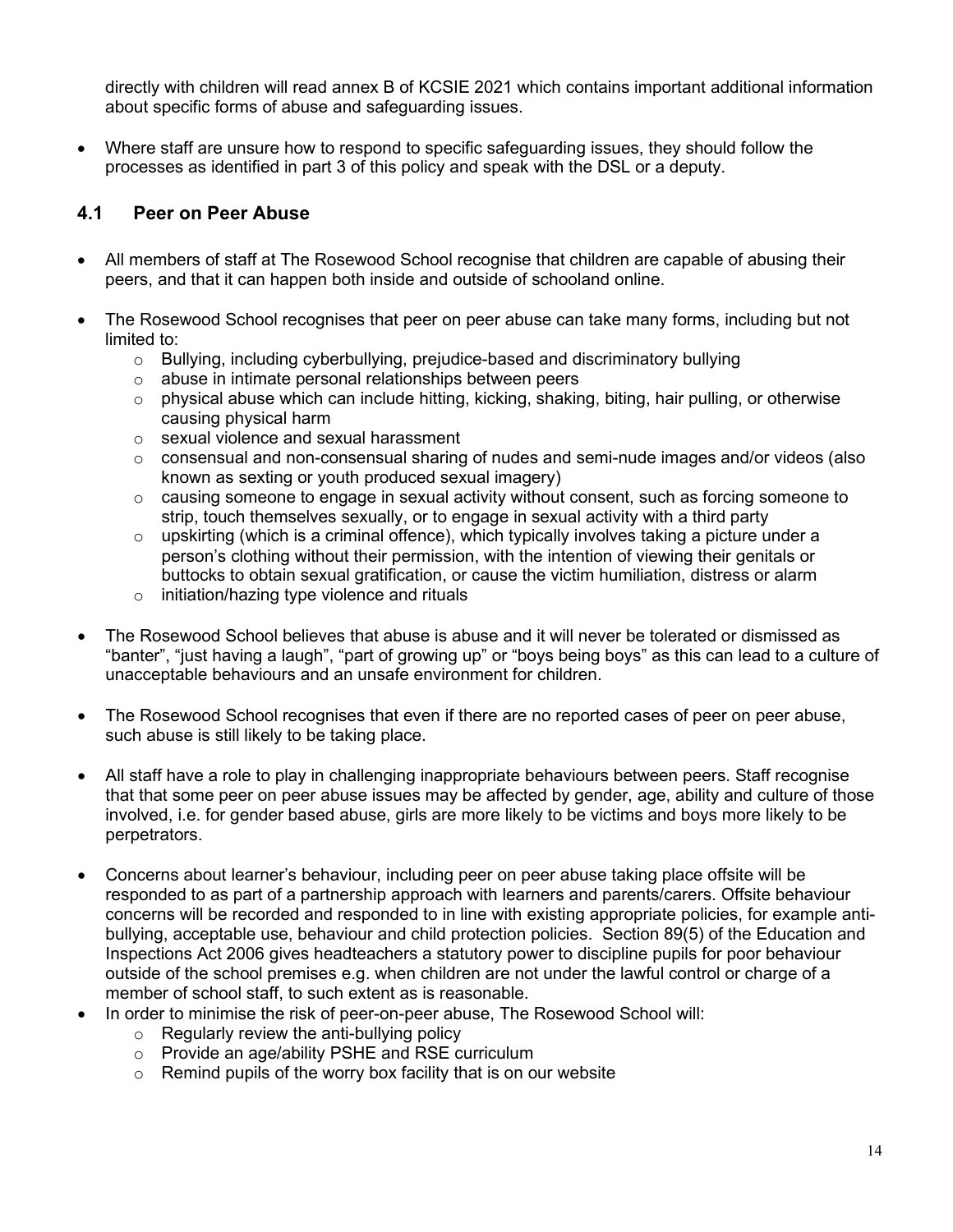- The Rosewood School want children to feel able to confidently report abuse and know their concerns will be treated seriously. All allegations of peer on peer abuse will be reported to the DSL and will be recorded, investigated, and dealt with in line with associated schoolpolicies, including child protection, anti-bullying and behaviour. Learners who experience abuse will be offered appropriate support, regardless of where the abuse takes place.
- Alleged victims, perpetrators and any other child affected by peer on peer abuse will be supported by:
	- o taking reports seriously
	- o listening carefully
	- o avoiding victim blaming
	- o providing appropriate pastoral support
	- o working with parents/carers
	- o reviewing educational approaches
	- $\circ$  following procedures as identified in other policies e.g. the school anti-bullying, behaviour and child protection policy, and where necessary and appropriate, informing the police

## **4.2 Child on Child Sexual Violence or Harassment**

- When responding to concerns relating to child on child sexual violence or harassment, The Rosewood School will follow the guidance outlined in Part Five of KCSIE 2021 and the DfE ['Sexual Violence and](https://www.gov.uk/government/publications/sexual-violence-and-sexual-harassment-between-children-in-schools-and-colleges)  [Sexual Harassment Between Children in Schools and Colleges'](https://www.gov.uk/government/publications/sexual-violence-and-sexual-harassment-between-children-in-schools-and-colleges) guidance.
- The Rosewood School recognises sexual violence and sexual harassment can occur between two children of any age and sex. It can occur through a group of children sexually assaulting or sexually harassing a single child or group of children and can occur online and face to face (both physically and verbally). Sexual violence and sexual harassment is never acceptable.
- All victims of sexual violence or sexual harassment will be reassured that they are being taken seriously and that they will be supported and kept safe. A victim will never be given the impression that they are creating a problem by reporting sexual violence or sexual harassment or be made to feel ashamed for making a report.
- When there has been a report of sexual violence or harassment, the DSL will make an immediate risk and needs assessment which will be considered on a case-by-case basis which explores how best to support and protect the victim and the alleged perpetrator (and any other children involved/impacted).
	- $\circ$  The risk and needs assessment will be recorded and kept under review and will consider the victim (especially their protection and support), the alleged perpetrator, and all other children, adult students and staff and any actions that are required to protect them.
- Reports will initially be managed internally by the schooland where necessary will be referred to Integrated Children's Services and/or the Police.
	- $\circ$  The decision making and required action taken will vary on a case by case basis, but will be informed by the wishes of the victim, the nature of the alleged incident (including whether a crime may have been committed), the ages and developmental stages of the children involved, any power imbalance, if the alleged incident is a one-off or a sustained pattern of abuse, if there are any ongoing risks to the victim, other children, adult students or schoolstaff, and, any other related issues or wider context.
- If at any stage the DSL is unsure how to proceed, advice will be sought from the Education Safeguarding Service.

## **4.3 Nude and/or Semi-Nude Image Sharing by Children**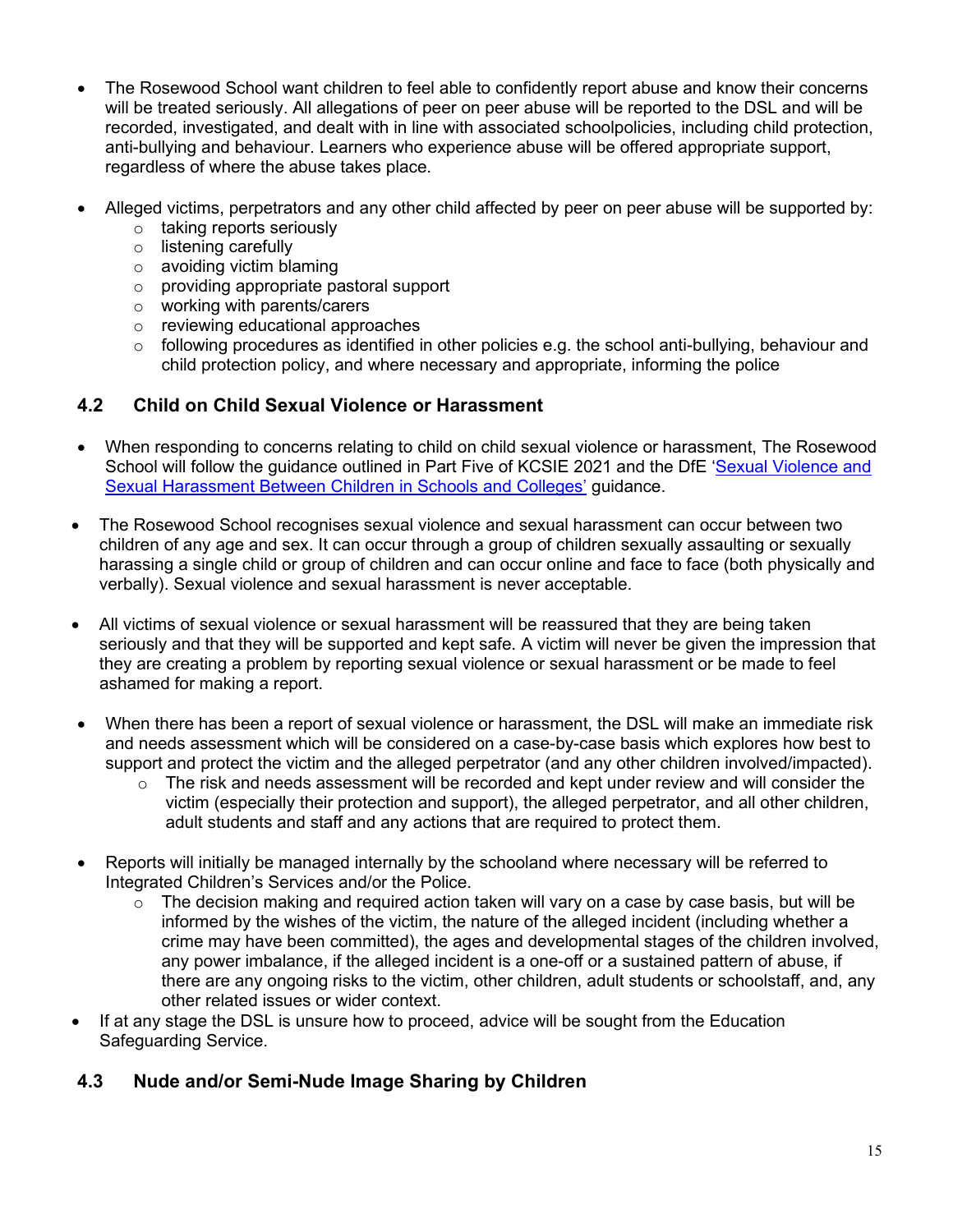The term 'sharing nudes and semi-nudes' is used to mean the sending or posting of nude or semi-nude images, videos or live streams of/by young people under the age of 18. Creating and sharing nudes and semi-nudes of under-18s (including those created and shared with consent) is illegal which makes responding to incidents complex.

The UKCIS [Sharing nudes and semi-nudes: advice for education settings working with children and young](https://www.gov.uk/government/publications/sharing-nudes-and-semi-nudes-advice-for-education-settings-working-with-children-and-young-people)  [people'](https://www.gov.uk/government/publications/sharing-nudes-and-semi-nudes-advice-for-education-settings-working-with-children-and-young-people)guidance outlines how schools and colleges should respond to all incidents of consensual and non-consensual image sharing, and should be read and understood by DSLs working will all age groups, not just older learners.

- The Rosewood School recognises that consensual and non-consensual sharing of nudes and seminude images and/or videos (also known as youth produced/involved sexual imagery or "sexting") can be a safeguarding issue; all concerns will be reported to and dealt with by the DSL (or deputy).
- When made aware of concerns involving consensual and non-consensual sharing of nudes and seminude images and/or videos by children, staff are advised to:
	- o Report any concerns to the DSL immediately.
	- $\circ$  Never view, copy, print, share, store or save the imagery, or ask a child to share or download it – this may be illegal. If staff have already viewed the imagery by accident, this will be immediately reported to the DSL.
	- o Not delete the imagery or ask the child to delete it.
	- o Not say or do anything to blame or shame any children involved.
	- $\circ$  Explain to child(ren) involved that they will report the issue to the DSL and reassure them that they will receive appropriate support and help.
	- $\circ$  Not ask the child or children involved in the incident to disclose information regarding the imagery and not share information about the incident with other members of staff, the child(ren) involved or their, or other, parents and/or carers. This is the responsibility of the DSL.
- DSLs will respond to concerns as set out in the non-statutory UKCIS guidance: Sharing nudes and [semi-nudes: advice for education settings working with children and young people'](https://www.gov.uk/government/publications/sharing-nudes-and-semi-nudes-advice-for-education-settings-working-with-children-and-young-people) and the local [KSCMP](http://www.kscb.org.uk/guidance/online-safety) guidance. When made aware of a concern involving consensual and non-consensual sharing of nudes and semi-nude images and/or videos:
	- $\circ$  the DSL will hold an initial review meeting to explore the context and ensure appropriate and proportionate safeguarding action is taken in the best interests of any child involved. This may mean speaking with relevant staff and the children involved as appropriate.
	- $\circ$  parents and carers will be informed at an early stage and be involved in the process to best support children, unless there is good reason to believe that involving them would put a child at risk of harm.
	- o All decisions and action taken will be recorded in line with our child protection procedures.
	- $\circ$  a referral will be made to ICS and/or the police immediately if:
		- the incident involves an adult (over 18).<br>■ there is reason to believe that a child ha
		- there is reason to believe that a child has been coerced, blackmailed, or groomed, or there are concerns about their capacity to consent, for example, age of the child or they have special educational needs.
		- the image/videos involve sexual acts and a child under the age of 13, depict sexual acts which are unusual for the child's developmental stage, or are violent.
		- a child is at immediate risk of harm owing to the sharing of nudes and semi-nudes.
	- $\circ$  The DSL may choose to involve other agencies at any time if further information/concerns are disclosed at a later date.
	- $\circ$  If DSLs are unsure how to proceed, advice will be sought from the Education Safeguarding Service.

## **4.4 Child Sexual Exploitation (CSE) and Child Criminal Exploitation (CCE)**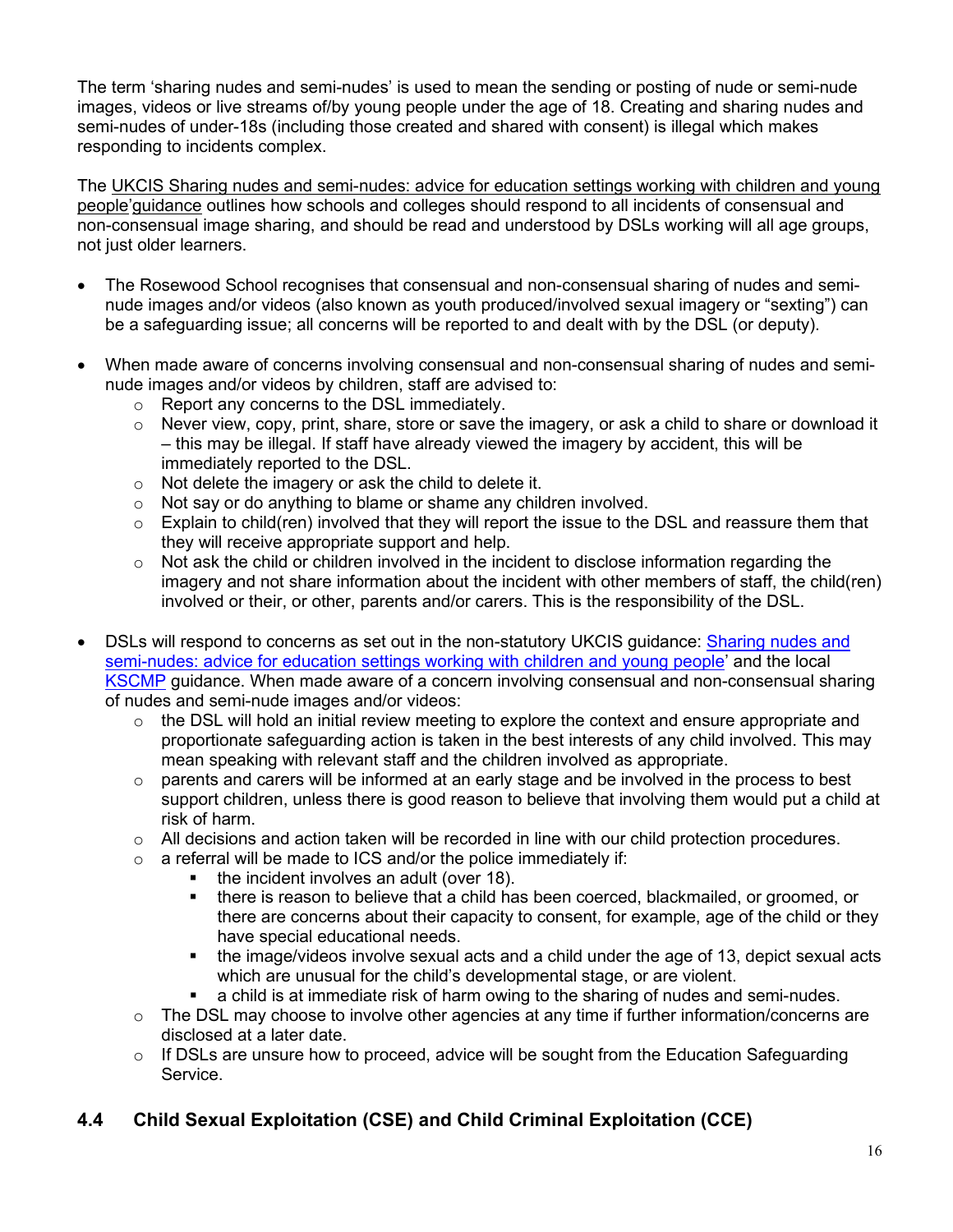- The Rosewood School recognises that CSE and CCE are forms of abuse that occur where an individual or group takes advantage of an imbalance in power to coerce, manipulate or deceive a child into taking part in sexual or criminal activity, in exchange for something the victim needs or wants, and/or for the financial advantage or increased status of the perpetrator or facilitator and/or through violence or the threat of violence. CSE and CCE can affect children, both male and female and can include children who have been moved (commonly referred to as trafficking) for the purpose of exploitation.
- If staff are concerned that a child may be at risk of CSE or CCE, immediate action should be taken by speaking to the DSL or a deputy.

## **4.5 Serious Violence**

- All staff are made aware of the indicators which may signal children are at risk from or are involved with serious violent crime. These may include unexplained gifts or new possessions, increased absence from school, a change in friendships or relationships with older individuals or groups, a significant decline in performance, signs of self-harm or a significant change in wellbeing, or signs of assault or unexplained injuries.
- Any concerns regarding serious violence will be reported and responded to in line with other child protection concerns.
	- $\circ$  The initial response to child victims is important and staff will take any allegations seriously and work in ways that support children and keep them safe.

## **4.6 So-called honour based abuse**

- So-called 'honour'-based abuse (HBA) encompasses incidents or crimes which have been committed to protect or defend the honour of the family and/or the community, including female genital mutilation (FGM), forced marriage, and practices such as breast ironing.
- All forms of HBA are abuse (regardless of the motivation) and concerns should be responded to in line with section 3 of this policy. Staff will report any concerns about HBA to the DSL (or a deputy).
- Whilst all staff will speak to the DSL (or deputy) with regard to any concerns about female genital mutilation (FGM), there is a specific legal duty on teachers.
	- $\circ$  If a teacher, in the course of their work in the profession, discovers that an act of FGM appears to have been carried out on a girl under the age of 18, the teacher must report this to the police.

## **4.7 Preventing radicalisation**

- The Rosewood School is aware of our duty under section 26 of the Counter-Terrorism and Security Act 2015 (the CTSA 2015), to have "due regard to the need to prevent people from being drawn into terrorism", also known as the Prevent duty and the [specific obligations](https://www.gov.uk/government/publications/prevent-duty-guidance/prevent-duty-guidance-for-further-education-institutions-in-england-and-wales) placed upon us as an education provider regarding risk assessments, working in partnership, staff training, and IT policies.
- The Rosewood School recognises that children are vulnerable to extremist ideology and radicalisation and staff will be alert to changes in children's behaviour which could indicate that they may be in need of help or protection.
- Staff will report any concerns to the DSL (or a deputy), who is aware of the [local procedures](https://www.kelsi.org.uk/child-protection-and-safeguarding/prevent-within-schools) to follow.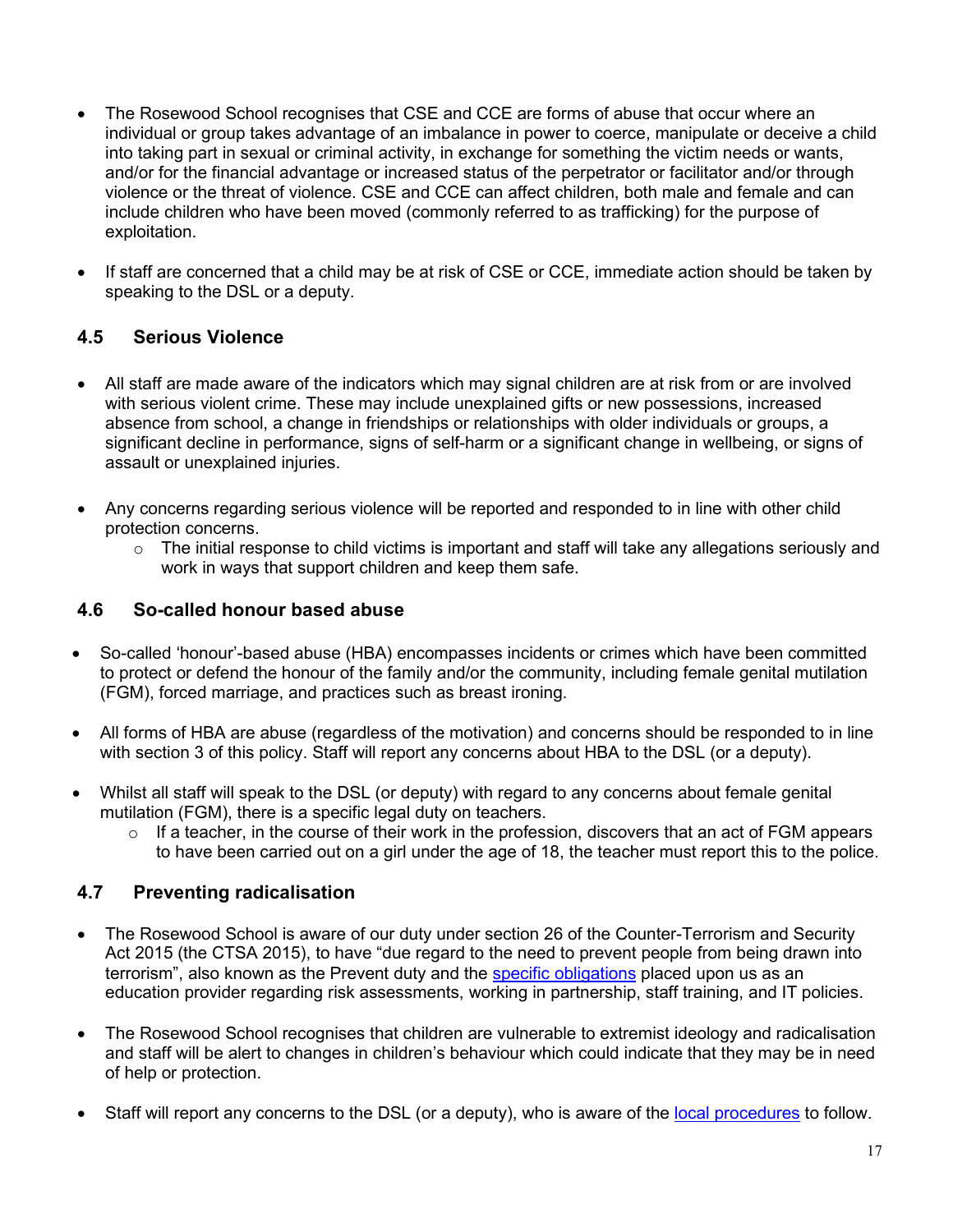## **4.8 Cybercrime**

- The Rosewood School recognises that children with particular skill and interest in computing and technology may inadvertently or deliberately stray into 'cyber-enabled' (crimes that can happen offline but are enabled at scale and at speed online) or 'cyber dependent' (crimes that can be committed only by using a computer/internet enabled device) cybercrime.
- If staff are concerned that a child may be at risk of becoming involved in cyber-dependent cybercrime, the DSL will be informed, and consideration will be given to accessing local support and/or referring into the [Cyber Choices](http://www.cyberchoices.uk/) programme, which aims to intervene when young people are at risk of committing, or being drawn into, low level cyber-dependent offences and divert them to a more positive use of their skills and interests.
- Where there are concerns about 'cyber-enabled' crime such as fraud, purchasing of illegal drugs online, child sexual abuse and exploitation, or other areas of concern such as online bullying or general online safety, they will be responded to in line with this and other appropriate policies.

## **5. Supporting Children Potentially at Greater Risk of Harm**

• Whilst all children should be protected, some groups of children are potentially at greater risk of harm.

## **5.1 Safeguarding Children with Special Educational Needs or Disabilities (SEND)**

- The Rosewood School acknowledges that children with special educational needs or disabilities (SEND) or certain health conditions can face additional safeguarding challenges and barriers for recognising abuse and neglect.
- The Rosewood School recognises that children with SEND may face additional communication barriers and experience difficulties in managing or reporting abuse or challenges. Children with SEND will be appropriately supported to communicate and ensure that their voice is heard and acted upon.
- All members of staff will be encouraged to appropriately explore possible indicators of abuse such as behaviour, mood changes or injuries and not to assume that they are related to the child's disability. Staff will be mindful that children with SEND or certain medical conditions may be disproportionally impacted by behaviours such as bullying, without outwardly showing any signs.
- Members of staff are encouraged to be aware that children with SEND can be disproportionally impacted by safeguarding concerns, such as exploitation, peer group isolation or bullying including prejudice-based bullying.
- To address these additional challenges, our schoolwill always consider implementing extra pastoral support and attention for children with SEND. The DSL will work closely with the SENDco Belinda Keynes to plan support as required.

## **5.2 Children Requiring Mental Health Support**

• All staff will be made aware that mental health problems can, in some cases, be an indicator that a child has suffered or is at risk of suffering abuse, neglect or exploitation.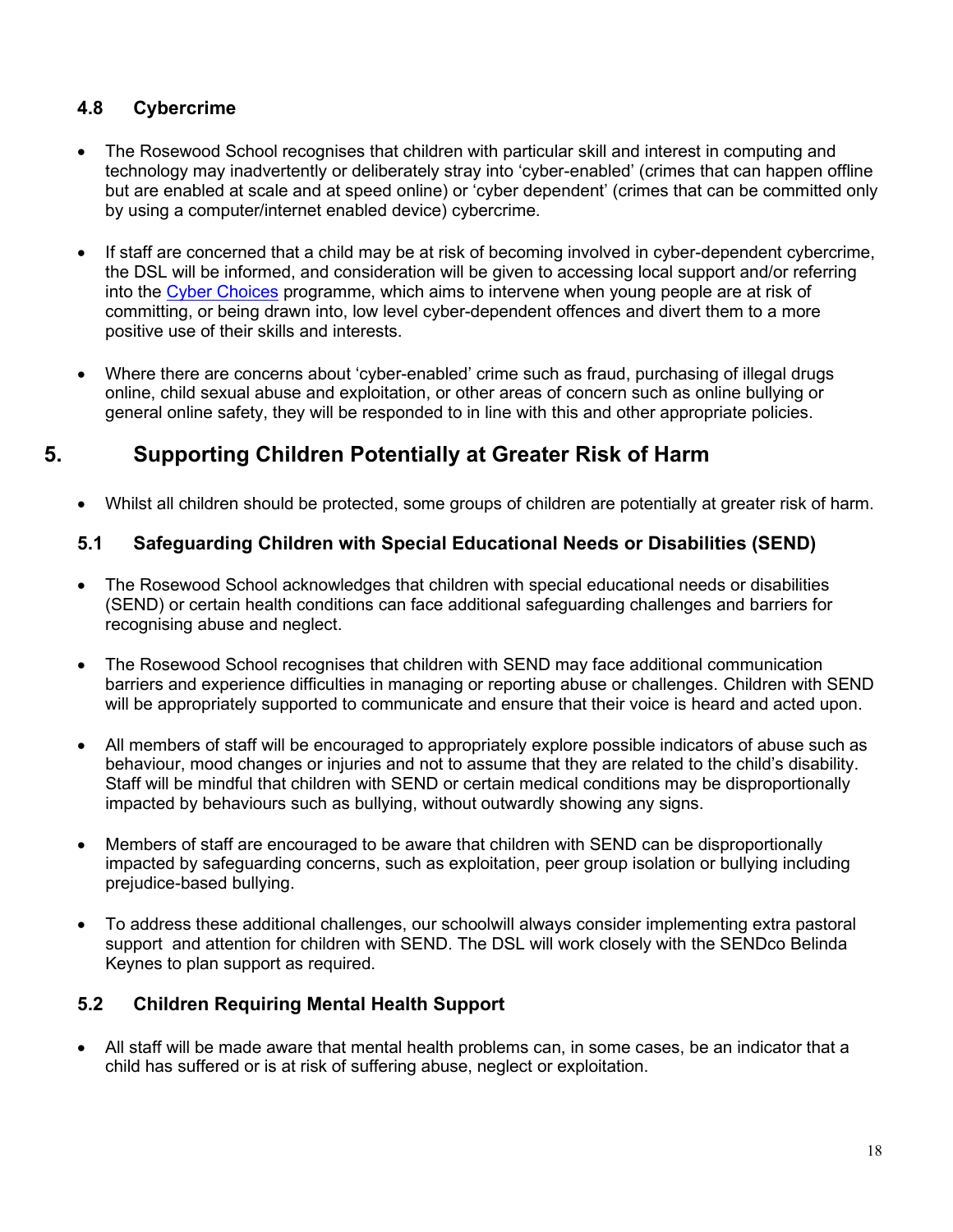- Staff are aware that children's experiences, for example where children have suffered abuse and neglect, or other potentially traumatic adverse childhood experiences, can impact on their mental health, behaviour and education.
- Staff are well placed to observe children day-to-day and identify those whose behaviour suggests that they may be experiencing a mental health problem or be at risk of developing one.
- If staff have a mental health concern about a child that is also a safeguarding concern, immediate action should be taken by speaking to the DSL or a deputy.

#### **5.3 Children Missing from Education**

- Children missing from education, particularly persistently, can act as a vital warning sign to a range of safeguarding issues including neglect, sexual abuse, and child sexual and criminal exploitation.
- Where the school have concerns that a child is missing from education, we will respond in line with our statutory duties and local policies. Local support is available via the [PRU, Inclusion and Attendance](https://www.kelsi.org.uk/pru-inclusion-and-attendance-service-pias)  [Service \(PIAS\).](https://www.kelsi.org.uk/pru-inclusion-and-attendance-service-pias)

#### **5.4 Elective Home Education**

• Where a parent/carer expresses their intention to remove a child from school with a view to educating at home, we will respond in line with [national Elective Home Education guidance](https://www.gov.uk/government/publications/elective-home-education) and local [Kent](https://www.kent.gov.uk/education-and-children/educating-your-child-at-home) [guidance](https://www.kent.gov.uk/education-and-children/educating-your-child-at-home) and will work together with parents/carers and other key professionals and organisations to ensure decisions are made in the best interest of the child.

#### **5.5 Children who need a Social Worker**

- The DSL will hold details of social workers working with children in the schoolso that decisions can be made in the best interests of the child's safety, welfare, and educational outcomes.
- Where children have a social worker, this will inform schooldecisions about their safety and promoting their welfare, for example, responding to unauthorised absence and provision of pastoral and/or academic support.

#### **5.6 Looked after children, previously looked after children and care leavers**

- The Rosewood School recognises the common reason for children becoming looked after is as a result of abuse and/or neglect and a previously looked after child also potentially remains vulnerable.
- The school has appointed a ['designated teacher'](https://www.gov.uk/government/publications/designated-teacher-for-looked-after-children) (Tina Hamer, executive headteacher) who works with local authorities to promote the educational achievement of registered pupils who are looked after or who have been previously looked after.
- The designated teacher will work with the DSL to ensure appropriate staff have the information they need in relation to a child's looked after legal status, contact arrangements with birth parents or those with parental responsibility, care arrangements and the levels of authority delegated to the carer by the authority looking after them.
- Where a child is looked after, the DSL will hold details of the social worker and the name of the virtual school head in the authority that looks after the child.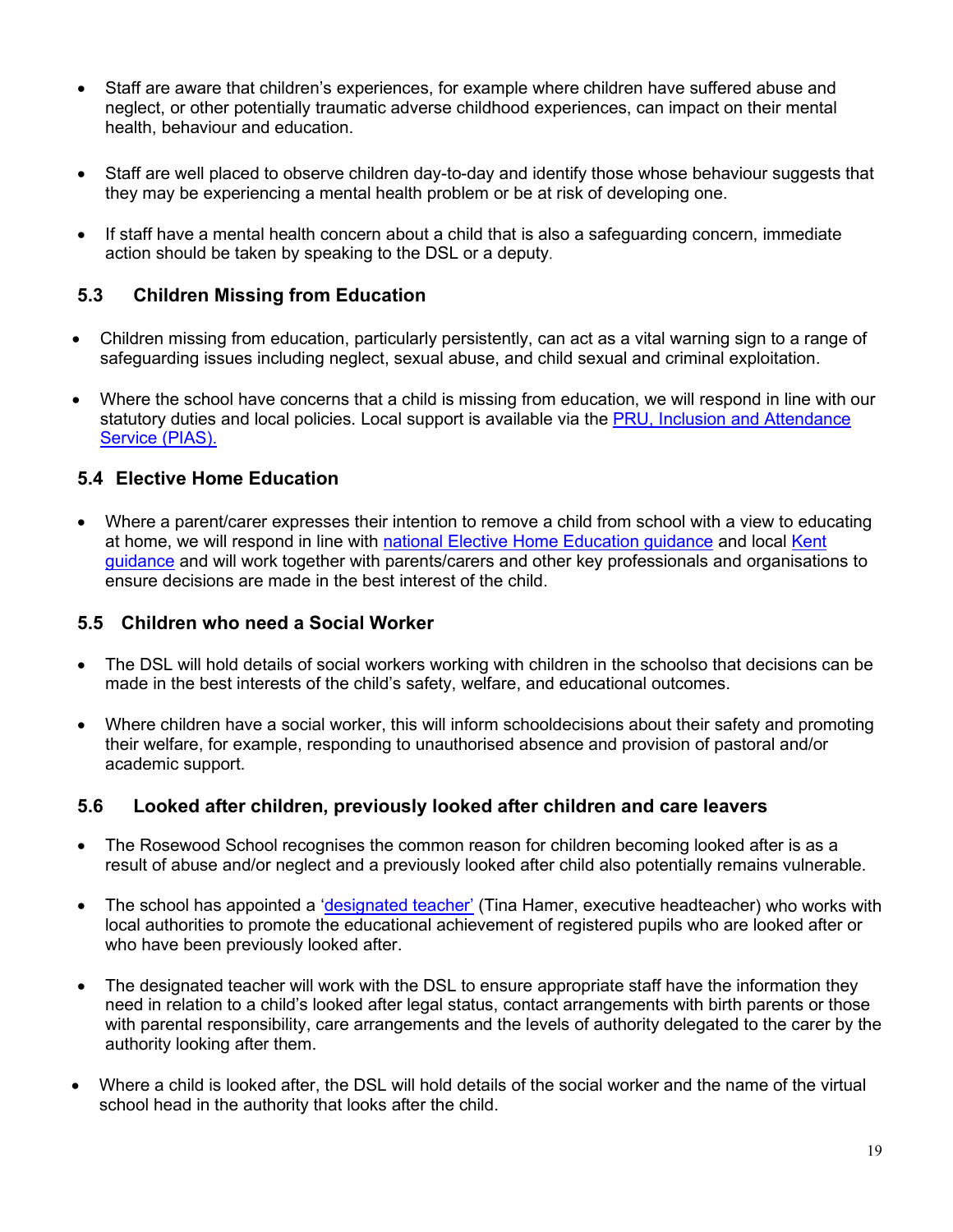- Where The Rosewood School believe a child is being cared for as part of a private fostering arrangement (occurs when a child under 16 or 18 if the child is disabled is cared for and lives with an adult who is not a relative for 28 days or more) there is a duty to recognise these arrangements and inform the Local Authority via the front door.
- Where a child is leaving care, the DSL will hold details of the local authority Personal Advisor appointed to guide and support them and will liaise with them as necessary regarding any issues of concern.

## **6. Online Safety**

- It is essential that children are safeguarded from potentially harmful and inappropriate material or behaviours online. The Rosewood School will adopt a whole schoolapproach to online safety which will empower, protect, and educate our learners and staff in their use of technology, and establish mechanisms to identify, intervene in, and escalate any concerns where appropriate.
- The Rosewood School will ensure online safety is safety is reflected as required in all relevant policies. Online safety is considered as a running and interrelated theme when devising and implementing our policies and procedures and when planning our curriculum, staff training, the role and responsibilities of the DSL and parental engagement.
- The Rosewood School identifies that the breadth of issues classified within online safety is considerable, but can be categorised into four areas of risk:
	- o Content: being exposed to illegal, inappropriate or harmful content. For example pornography, fake news, racism, misogyny, self-harm, suicide, anti-Semitism, radicalisation and extremism.
	- $\circ$  Contact: being subjected to harmful online interaction with other users. For example peer to peer pressure, commercial advertising and adults posing as children or young adults with the intention to groom or exploit them for sexual, criminal, financial or other purposes.
	- $\circ$  Conduct: personal online behaviour that increases the likelihood of, or causes, harm. For example, making, sending and receiving explicit images (e.g. consensual and non-consensual sharing of nudes and semi-nudes and/or pornography), sharing other explicit images and online bullying.
	- o Commerce: risks such as online gambling, inappropriate advertising, phishing and or financial scams.
- The Rosewood School recognises that technology, and the risks and harms related to it, evolve and change rapidly. The schoolwill carry out an annual review of our approaches to online safety, supported by an annual risk assessment which considers and reflects the risks our children face.
- The executive headteacher will be informed of online safety concerns by the DSL, as appropriate. The named governor for safeguarding will report on online safety practice and incidents, including outcomes, on a regular basis to the management committee

## **6.1 Policies and Procedures**

- The DSL has overall responsibility for online safety within the schoolbut will liaise with other members of staff, for example IT technicians, and curriculum leader for PSHE/RSE.
- The DSL will respond to online safety concerns reported in line with our child protection and other associated policies, including our anti-bullying, and positive behaviour policies.
	- o Internal sanctions and/or support will be implemented as appropriate.
	- $\circ$  Where necessary, concerns will be escalated and reported to relevant partner agencies in line with local policies and procedures.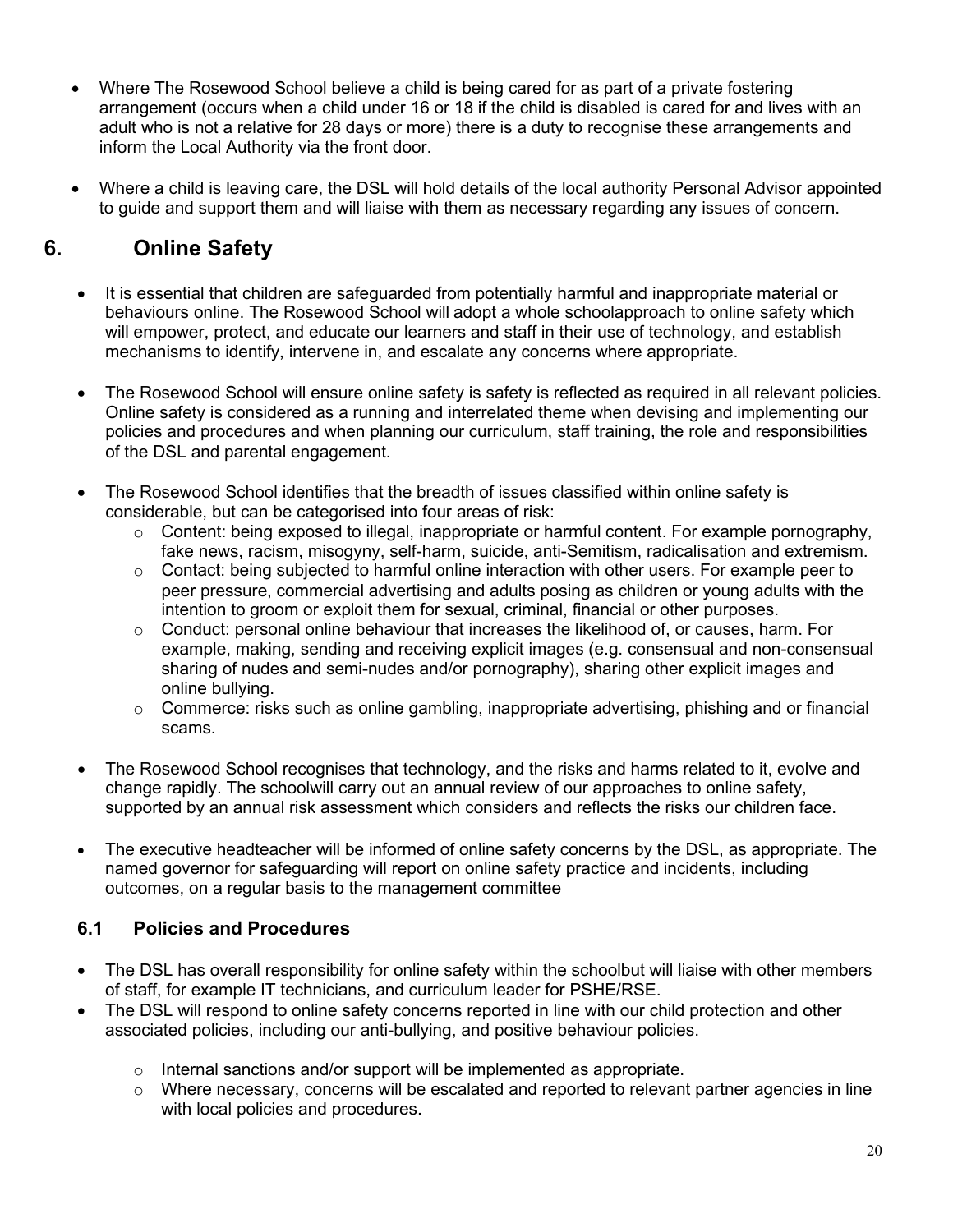- The Rosewood School uses a wide range of technology. This includes computers, laptops, tablets and other digital devices, the internet, our learning platform, intranet and email systems.
	- $\circ$  All Schoolowned devices and systems will be used in accordance with our acceptable use policies and with appropriate safety and security measures in place.
- The Rosewood School recognises the specific risks that can be posed by mobile and smart technology, including mobile/smart phones, cameras and wearable technology. In accordance with KCSIE 2021 and EYFS 2021. The Rosewood School has an appropriate online safety policy in place, which is shared and understood by all members of the community.The online safety policy can be found on the school's website - https://trs.kent.sch.uk/key-information/policies/

## **6.2 Appropriate Filtering and Monitoring**

- The Rosewood School will do all we reasonably can to limit children's exposure to online risks through schoolprovided IT systems and will ensure that appropriate filtering and monitoring systems are in place.
	- $\circ$  All users will be informed that use of our systems can be monitored, and that monitoring will be in line with data protection, human rights, and privacy legislation.
	- $\circ$  Filtering breaches or concerns identified through our monitoring approaches will be recorded and reported to the DSL who will respond as appropriate.
	- $\circ$  Any access to material believed to be illegal will be reported immediately to the appropriate agencies, such as the [Internet Watch Foundation](https://www.iwf.org.uk/) and the police.
	- $\circ$  When implementing appropriate filtering and monitoring, The Rosewood School will ensure that "over blocking" does not lead to unreasonable restrictions as to what children can be taught with regards to online teaching and safeguarding.
	- $\circ$  Filtering and monitoring procedures can be found in our Online Safety policy https://trs.kent.sch.uk/key-information/policies/
- The Rosewood School acknowledges that whilst filtering and monitoring is an important part of schoolonline safety responsibilities, it is only one part of our approach to online safety.
	- $\circ$  Learners will use appropriate search tools, apps and online resources as identified following an informed risk assessment.
	- $\circ$  Learners internet use will be supervised by staff according to their age and ability.
	- $\circ$  Learners will be directed to use age appropriate online resources and tools by staff.

## **6.3 Information Security and Access Management**

- The Rosewood School is responsible for ensuring an appropriate level of security protection procedures are in place, in order to safeguard our systems as well as staff and learners. Further information can be found in the Online Safety Policy https://trs.kent.sch.uk/key-information/policies/
- The Rosewood School will review the effectiveness of these procedures periodically to keep up with evolving cyber-crime technologies.

## **6.4 Staff Training**

• The Rosewood School will ensure that all staff receive online safety training as part of induction and that ongoing online safety training and update for all staff will be integrated, aligned and considered as part of our overarching safeguarding approach.

## **6.5 Educating Learners**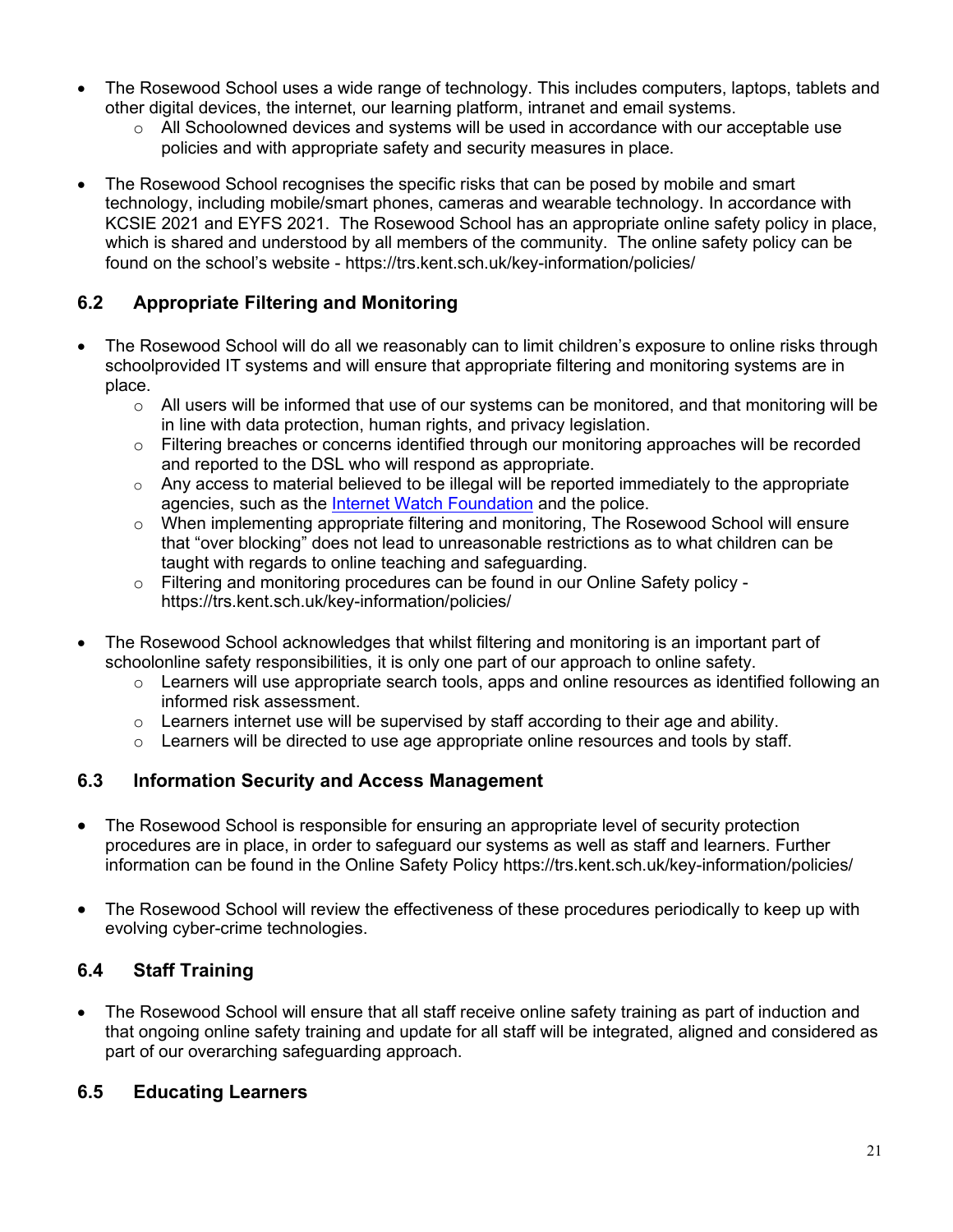• The Rosewood School will ensure a comprehensive whole schoolcurriculum response is in place to enable all learners to learn about and manage online risks effectively as part of providing a broad and balanced curriculum. Guidance is taken from the following sources to ensure the PSHE/RSE curriculum is up to date: Council for Internet Safety (UKCIS) ['Education for a Connected World](https://www.gov.uk/government/publications/education-for-a-connected-world)  [Framework'](https://www.gov.uk/government/publications/education-for-a-connected-world) and DfE ['Teaching online safety in school'](https://www.gov.uk/government/publications/teaching-online-safety-in-schools) guidance.

## **6.6 Working with Parents/Carers**

- The Rosewood School will build a partnership approach to online safety and will support parents/carers to become aware and alert of the potential online benefits and risks for children by:
	- o providing information on our school website/social media sites
	- o safeguarding newsletters
	- o online safety events for parents/carers

#### **6.7 Remote Learning**

- The Rosewood School will ensure any remote sharing of information, communication and use of online learning tools and systems will be in line with privacy and data protection requirements.
- All communication with learners and parents/carers will take place using schoolprovided or approved communication channels; for example, schoolprovided email accounts and Google Classroom
	- $\circ$  Any pre-existing relationships or situations which mean this cannot be complied with will be discussed with the DSL.
- Staff and learners will engage with remote teaching and learning in line with existing behaviour principles as set out in our school positive behaviour policy and Acceptable Use Policy.
- Staff and learners will be encouraged to report issues experienced at home and concerns will be responded to in line with our child protection and other relevant policies.
- When delivering remote learning, staff will follow our Remote Learning Acceptable Use Policy (AUP)
	- Parents/carers will be made aware of what their children are being asked to do online, including the sites they will be asked to access. The Rosewood School will continue to be clear who from the schooltheir child is going to be interacting with online.
	- Parents/carers will be encouraged to ensure children are appropriately supervised online and that appropriate parent controls are implemented at home.

## **7. Staff Engagement and Expectations**

## **7.1 Awareness, Induction and Training**

- All members of staff have been provided and have read part one of 'Keeping Children Safe in Education' 2021 which covers safeguarding information for staff.
	- o Schoolleaders, including the DSL will read KCSIE in its entirety.
	- $\circ$  Schoolleaders and all members of staff who work directly with children will read annex B.
	- $\circ$  All members of staff have signed to confirm that they have read and understood the national guidance shared with them. This list can be found in the single central record.
	- o Contractors who regularly attend TRS but have no contact with pupils will be asked to read Annexe A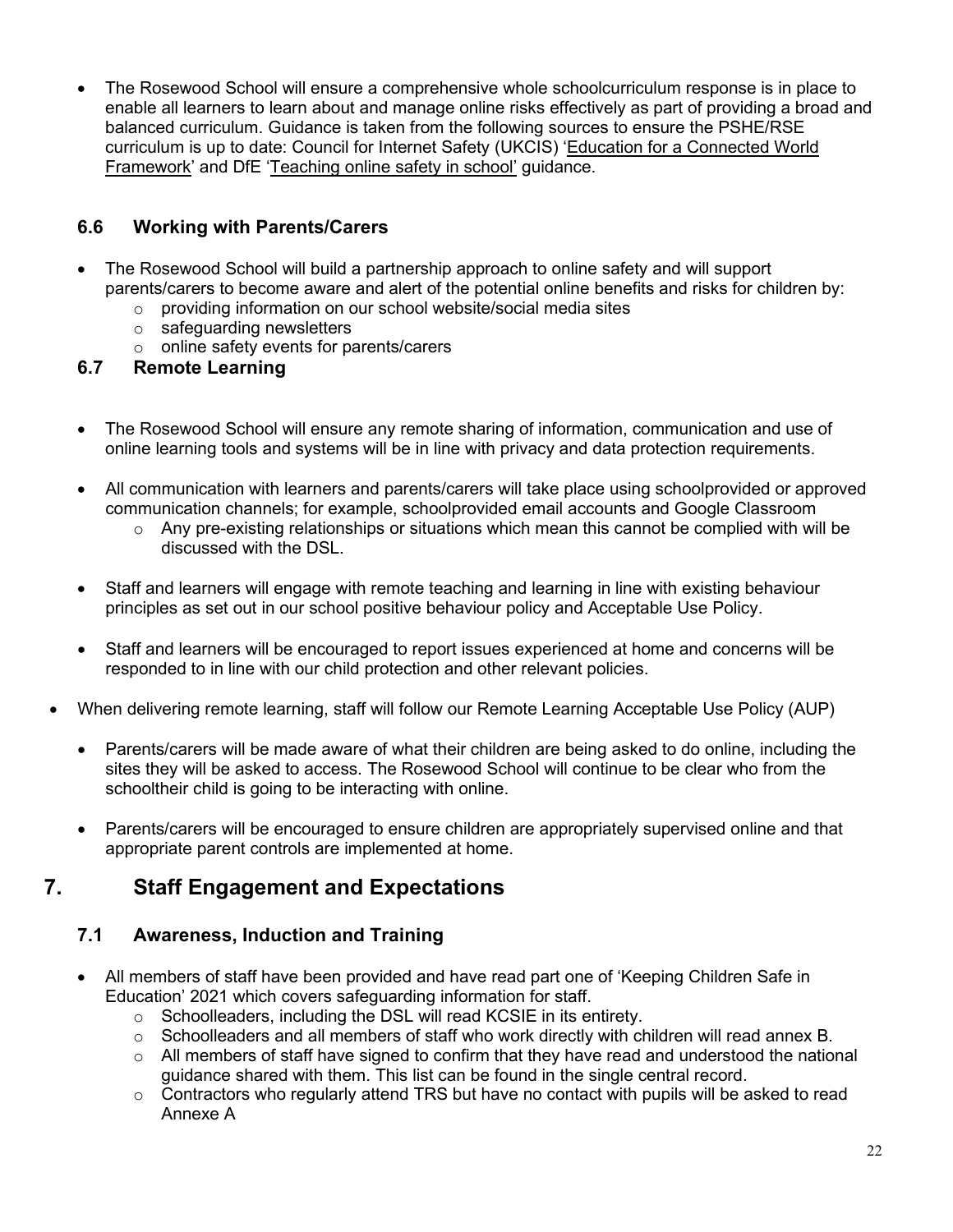- The DSL will ensure that all new staff and volunteers (including agency and third-party staff) receive safeguarding and child protection training (including online safety), including information to ensure they are aware of the schoolinternal safeguarding processes, as part of their induction. This will be achieved by asking new staff and volunteers to read part one KCSIE 2021, reading the TRS Safeguarding powerpoint and reading the termly TRS safeguarding newsletters with updates.
- All staff members (including agency and third-party staff) will receive appropriate child protection training (including online safety) to ensure they are aware of a range of safeguarding issues; this training will be updated at least annually.
- Safeguarding training for staff, including online safety training, will be integrated, aligned and considered as part of the whole schoolsafeguarding approach and wider staff training and curriculum planning.
- In addition to specific child protection training, all staff will receive regular safeguarding and child protection updates, at least annually, to provide them with relevant skills and knowledge to safeguard children effectively. Updates will be sent out via the termly TRS safeguarding newsletter and if necessary email updates.
- Staff will be encouraged to contribute to and shape schoolsafeguarding arrangements and child protection policies at fortnightly DSL meetings.
- The DSL and executive headteacher will provide an annual report to the management committee detailing safeguarding training undertaken by all staff and will maintain an up to date register of who has been trained.
- Although the schoolhas a nominated lead for the management committee (Paul Bargery) all members of the management committee will access appropriate safeguarding training which covers their specific strategic responsibilities on a regular basis.

## **7.2 Safer Working Practice**

- All members of staff are required to work within our clear guidelines on safer working practice as outlined in the schoolpositive behaviour policy
- The DSL will ensure that all staff and volunteers (including agency and third-party staff) have read the child protection policy and are aware of the schoolexpectations regarding safe and professional practice via the staff positive behaviour policy and Acceptable Use Policy (AUP).
- Staff will be made aware of the schoolbehaviour management and physical intervention policies. Staff will manage behaviour effectively to ensure a good and safe educational environment and will have a clear understanding of the needs of all children. Physical interventions and/or use of reasonable force will be in line with our agreed policy and procedures and national guidance.
- All staff will be made aware of the professional risks associated with the use of social media and electronic communication (such as email, mobile phones, texting, social networking). Staff will adhere to relevant schoolpolicies including positive behaviour policy, Acceptable Use Policy, and Online Safety policy.

## **7.3 Supervision and Support**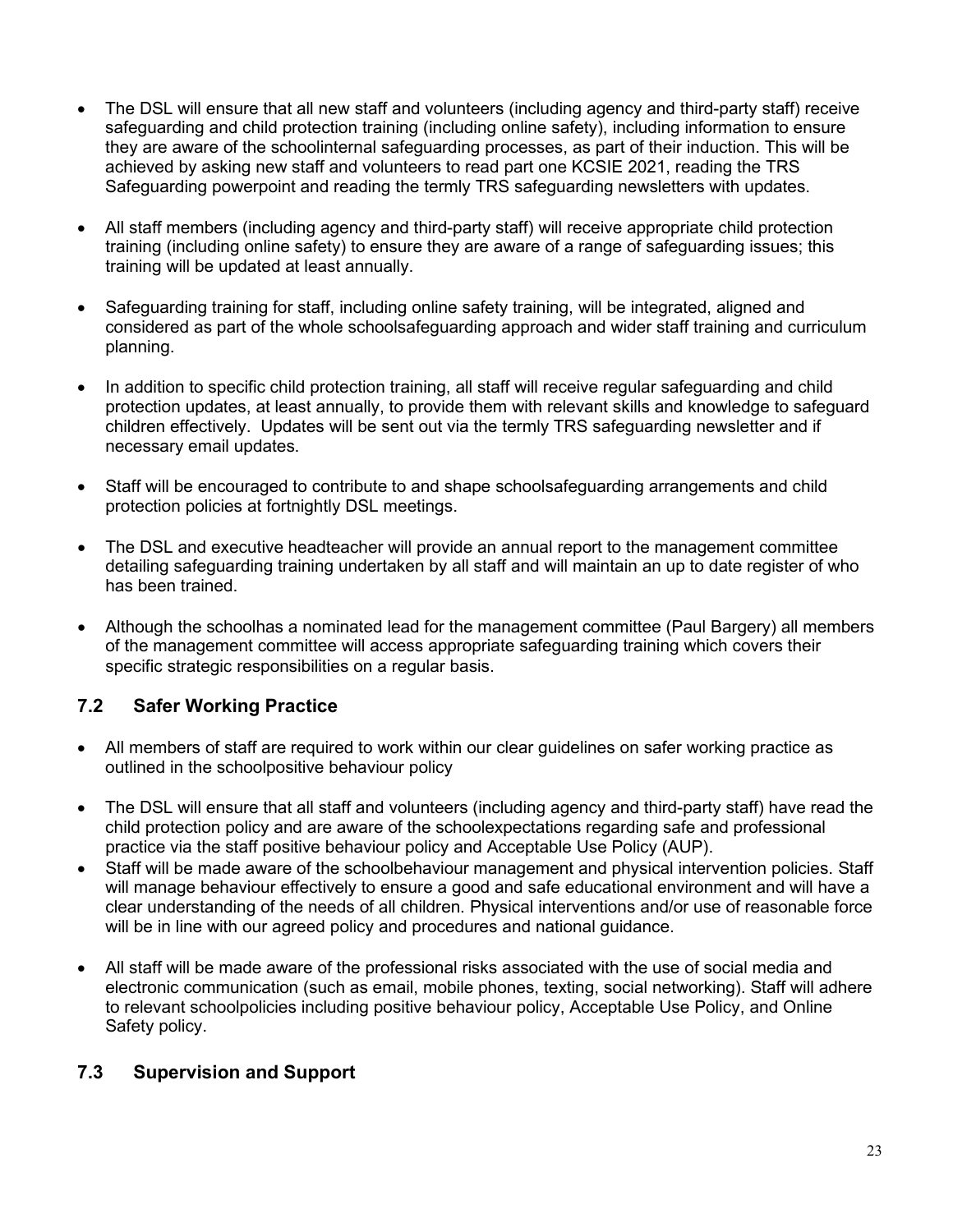- The induction process will include familiarisation with child protection responsibilities and procedures to be followed if members of staff have any concerns about a child's safety or welfare.
- The schoolwill provide appropriate supervision and support for all members of staff to ensure that:
	- $\circ$  All staff are competent to carry out their responsibilities for safeguarding and promoting the welfare of children
	- $\circ$  All staff are supported by the DSL in their safeguarding role.
	- $\circ$  All members of staff have regular reviews of their own practice to ensure they improve over time.
- Any member of staff affected by issues arising from concerns for children's welfare or safety can seek support from the DSL.
- The DSL will also put staff in touch with outside agencies for professional support if they so wish. Staff can also approach organisations such as their Union, the Education Support Partnership or other similar organisations directly.

## **8. Safer Recruitment and Allegations**

## **8.1 Safer Recruitment and Safeguarding Checks**

- The Rosewood School is committed to ensure that develop a safe culture and that all steps are taken to recruit staff and volunteers who are safe to work with our learners and staff.
	- o The Rosewood School will follow relevant guidance in Keeping Children Safe in Education 2021 (Part Three, 'Safer Recruitment') and from The Disclosure and Barring Service (DBS)
	- o The management committee and leadership team are responsible for ensuring that the schoolfollows safe recruitment processes as outlined within guidance.
	- $\circ$  The management committee will ensure that there is at least one of the persons who conducts an interview has completed safer recruitment training.
- The schoolmaintains an accurate Single Central Record (SCR) in line with statutory guidance.
- The Rosewood School are committed to supporting the statutory guidance from the Department for Education on the application of the Childcare (Disqualification) Regulations 2009 and related obligations under the Childcare Act 2006 in schools.
- We advise all staff to disclose any reason that may affect their suitability to work with children including convictions, cautions, court orders, cautions, reprimands, and warnings.
- Where the schoolplaces a learners with an alternative provision provider, the schoolwill continue to be responsible for the safeguarding of that child.
	- $\circ$  The schoolwill undertake appropriate checks to ensure the provider meets the needs of the pupil, including written confirmation that appropriate safeguarding checks have been carried out on individuals working at the establishment.
- Where the schoolorganises work experience placements, we will follow the advice and guidance as identified in part Three of KCSIE 2021.

#### **8.2 Allegations/concerns raised in relation to teachers, including supply teachers, other staff, volunteers and contractors**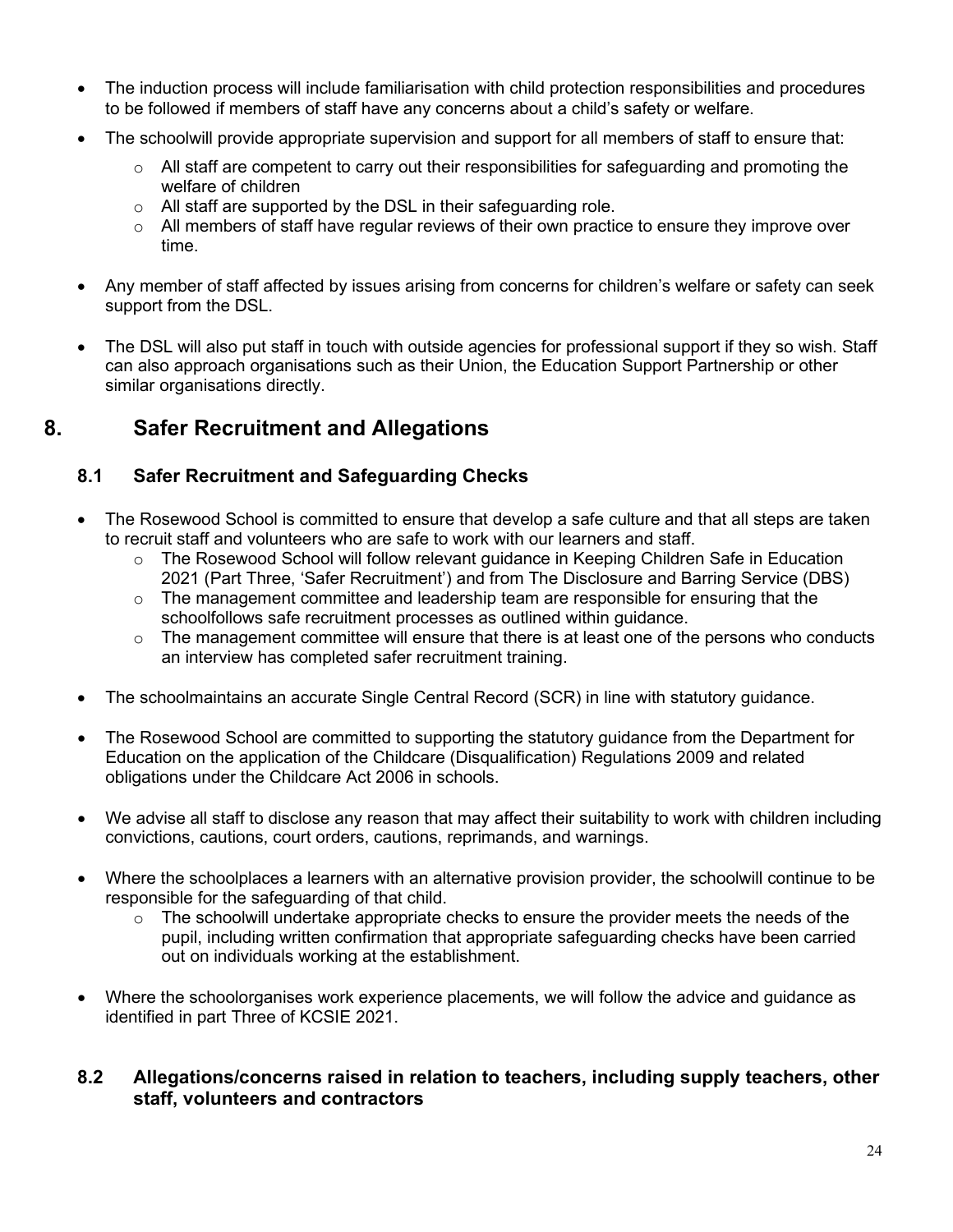- The Schoolwill respond to allegations in line with the local Kent allegations [arrangements](https://www.kscmp.org.uk/procedures/local-authority-designated-officer-lado) and Part [Four of KCSIE 2021.](https://www.gov.uk/government/publications/keeping-children-safe-in-education--2) In depth information can be found within our 'Managing Allegations against Staff' and staff behaviour policy/code of conduct policy**.** This can be found in the staff room/office/website etc.
- Any concerns or allegations about staff, including those which do not meet the allegation/harm threshold (8.2.1) will be recorded and dealt with appropriately in line with national and local guidance. Ensuring concerns are dealt with effectively will protect those working in or on behalf of the schoolfrom potential false allegations or misunderstandings.
- Where headteachers are unsure how to respond, for example if the school is unsure if a concern meet the harm 'thresholds', advice will be sought via the [Local Authority Designated Officer](https://www.kscmp.org.uk/procedures/local-authority-designated-officer-lado) (LADO) Enquiry Line and/or the [Education Safeguarding Service.](https://www.theeducationpeople.org/our-expertise/safeguarding/safeguarding-contacts/)

#### **8.2.1 Concerns that meet the 'harm threshold'**

- The Rosewood School recognises that it is possible for any member of staff, including volunteers, governors, contractors, agency and third-party staff (including supply teachers) and visitors to behave in a way that indicates a person would pose a risk of harm if they continue to work in their present position, or in any capacity with children in a school or college. This includes when someone has
	- $\circ$  behaved in a way that has harmed a child, or may have harmed a child and/or  $\circ$  possibly committed a criminal offence against or related to a child and/or:
	- o possibly committed a criminal offence against or related to a child and/or;
	- $\circ$  behaved towards a child or children in a way that indicates he or she may pose a risk of harm to children; and/or
	- $\circ$  behaved or may have behaved in a way that indicates they may not be suitable to work with children.
- Allegations against staff which meet this threshold will be referred immediately to the executive headteacher who will contact the [LADO](https://www.kscmp.org.uk/procedures/local-authority-designated-officer-lado) to agree further action to be taken in respect of the child and staff member. In the event of allegations of abuse being made against the executive headteacher, staff are advised that allegations should be reported to the chair of the management committee who will contact the LADO.

#### **8.2.2 Concerns that do not meet the 'harm threshold'**

- The Rosewood School may also need to take action in response to 'low-level' concerns about staff, which typically would be behaviours which are inconsistent with our staff code of conduct, including inappropriate conduct outside of work and concerns that do not meet the allegations threshold.
- Where low-level concerns are reported to the school, the executive headteacher will to share or liaise with the LADO enquiries officer via the [LADO Enquiry Line.](https://eur01.safelinks.protection.outlook.com/?url=https%3A%2F%2Fwww.kscmp.org.uk%2Fprocedures%2Flocal-authority-designated-officer-lado&data=04%7C01%7CAlison.Watling%40kent.gov.uk%7Cefd47327a4fa4b3a972708d950d61f12%7C3253a20dc7354bfea8b73e6ab37f5f90%7C0%7C0%7C637629703166084747%7CUnknown%7CTWFpbGZsb3d8eyJWIjoiMC4wLjAwMDAiLCJQIjoiV2luMzIiLCJBTiI6Ik1haWwiLCJXVCI6Mn0%3D%7C1000&sdata=gh4qmYZ5N3khjaixDrEVQntTOJ74wGAlZxO%2FQDEudf0%3D&reserved=0)
- Low-level concerns will be recorded in writing and reviewed so potential patterns of concerning, problematic or inappropriate behaviour can be identified. Where a pattern is identified, the schoolwill implement appropriate action, for example consulting with the LADO [enquiry line](https://www.kscmp.org.uk/procedures/local-authority-designated-officer-lado) and following our disciplinary procedures.
- Additional information regarding low-level concerns is contained with our staff behaviour policy/code of conduct – this includes what a low-level concern is and the importance of sharing them.

#### **8.2.3 Safe Culture**

• As part of our approach to safeguarding, the Schoolhas created and embedded a culture of openness, trust and transparency in which our values and expected behaviour as set out in our staff behaviour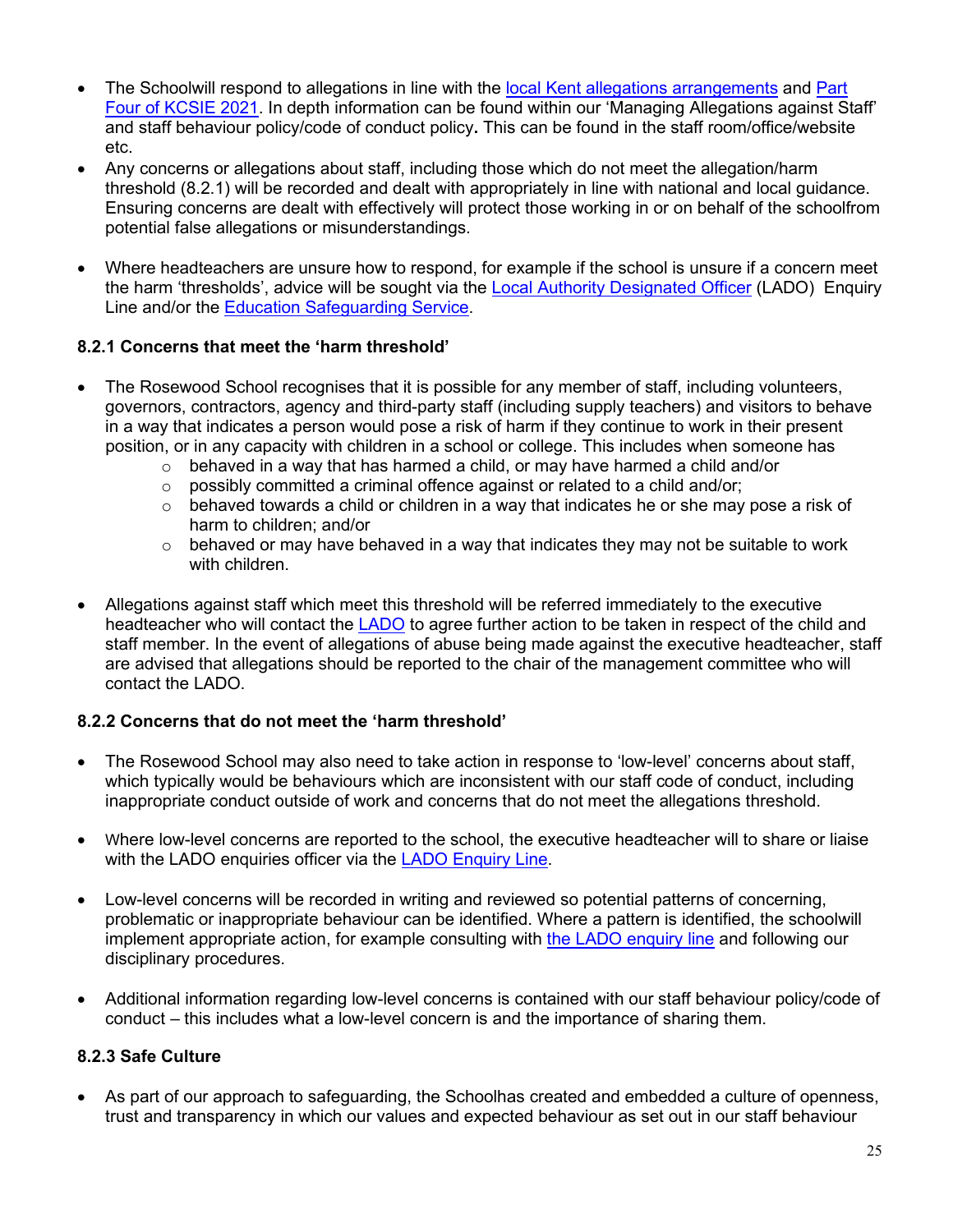policy/code of conduct are constantly lived, monitored and reinforced by all staff (including supply teachers, volunteers and contractors) and where all concerns are dealt with promptly and appropriately.

- All staff and volunteers should feel able to raise any concerns about poor or unsafe practice and potential failures in the schoolsafeguarding regime. The leadership team at The Rosewood School will takes all concerns or allegations received seriously.
- All members of staff are made aware of the schoolWhistleblowing procedure. It is a disciplinary offence not to report concerns about the conduct of a colleague that could place a child at risk.
- Staff can access the NSPCC whistleblowing helpline if they do not feel able to raise concerns regarding child protection failures internally. Staff can call 0800 028 0285 (8:00 AM to 8:00 PM Monday to Friday) or email [help@nspcc.org.uk.](mailto:help@nspcc.org.uk)
- The Rosewood School has a legal duty to refer to the Disclosure and Barring Service (DBS) anyone who has harmed, or poses a risk of harm, to a child, or if there is reason to believe the member of staff has committed one of a number of listed offences, and who has been removed from working (paid or unpaid) in regulated activity or would have been removed had they not left. The DBS will consider whether to bar the person.
	- $\circ$  If these circumstances arise in relation to a member of staff at our school, a referral will be made as soon as possible after the resignation or removal of the individual in accordance with advice from the [LADO](https://www.kscmp.org.uk/procedures/local-authority-designated-officer-lado)

## **9. Opportunities to teach safeguarding**

- The Rosewood School will ensure that children are taught about safeguarding, including online safety, as part of providing a broad and balanced curriculum. This will include covering relevant issues through Relationships Education (primary schools)/Relationships and Sex Education (secondary schools) and Health Education
- We recognise that schoolplay an essential role in helping children to understand and identify the parameters of what is appropriate child and adult behaviour, what is 'safe', to recognise when they and others close to them are not safe, and how to seek advice and support when they are concerned. Our curriculum provides opportunities for increasing self-awareness, self-esteem, social and emotional understanding, assertiveness and decision making so that learners have a range of age appropriate contacts and strategies to ensure their own protection and that of others.
- The Rosewood School recognise that a one size fits all approach may not be appropriate for all children, and a more personalised or contextualised approach for more vulnerable children, victims of abuse and some SEND children might be needed.
- Our school systems support children to talk to a range of staff. Children will be listened to and heard, and their concerns will be taken seriously and acted upon as appropriate.

## **10. Physical Safety**

## **10.1 Use of 'reasonable force'**

• There may be circumstances when it is appropriate for staff to use reasonable force in order to safeguard children from harm. Further information regarding our approach and expectations can be found in our positive behaviour policy.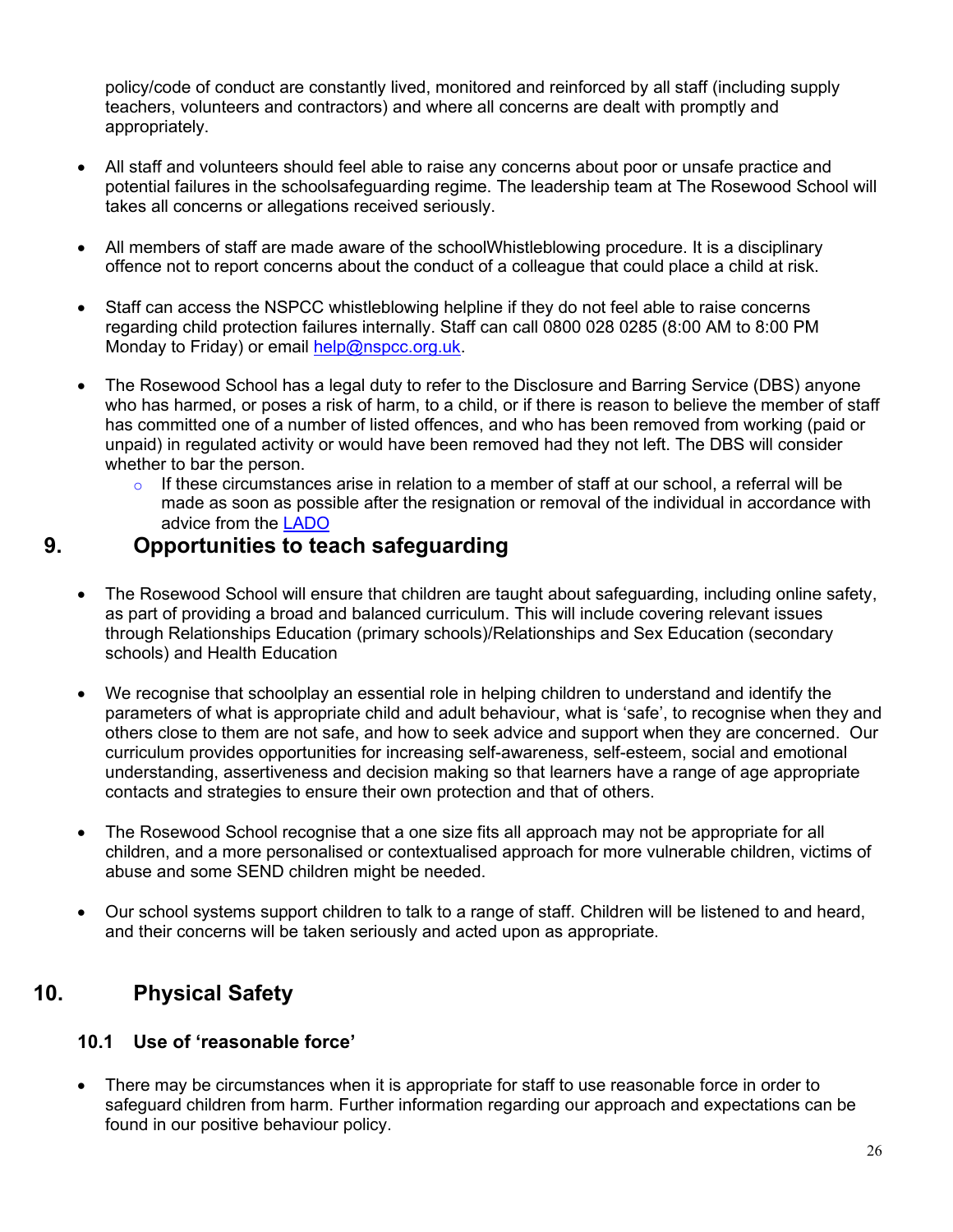## **10.2 The Use of Premises by Other Organisations**

- Where services or activities are provided separately by another body using the schoolfacilities/premises, the executive headteacher and management committee will seek written assurance that the organisation concerned has appropriate policies and procedures in place regarding safeguarding children and child protection, and that relevant safeguarding checks have been made in respect of staff and volunteers. If this assurance is not achieved, an application to use premises will be refused.
- Safeguarding requirements will be included in any transfer of control agreement (i.e. lease or hire agreement), as a condition of use and occupation of the premises. Failure to comply with this will lead to termination of the agreement.

## **10.3 Site Security**

- All members of staff have a responsibility for maintaining awareness of buildings and grounds security and for reporting concerns that may come to light.
- Appropriate checks will be undertaken in respect of visitors and volunteers coming into schoolas outlined within national guidance. Visitors will be expected to, sign in and out via the office visitors log and to display a visitor's badge whilst on site.
- Staff and visitors will be expected to adhere to any safety arrangements implemented because of Covid-19 restrictions.
- Any individual who is not known or identifiable on site should be challenged for clarification and reassurance.
- The schoolwill not accept the behaviour of any individual (parent or other) that threatens schoolsecurity or leads others (child or adult) to feel unsafe. Such behaviour will be treated as a serious concern and may result in a decision to refuse access for that individual to the schoolsite.

## **11. Local Support**

- All members of staff in The Rosewood School are made aware of local support available.
	- **Education Safeguarding Service** 
		- o **Area Safeguarding Advisor**
			- [https://www.theeducationpeople.org/our-expertise/safeguarding/safeguarding](https://www.theeducationpeople.org/our-expertise/safeguarding/safeguarding-contacts/)[contacts/](https://www.theeducationpeople.org/our-expertise/safeguarding/safeguarding-contacts/)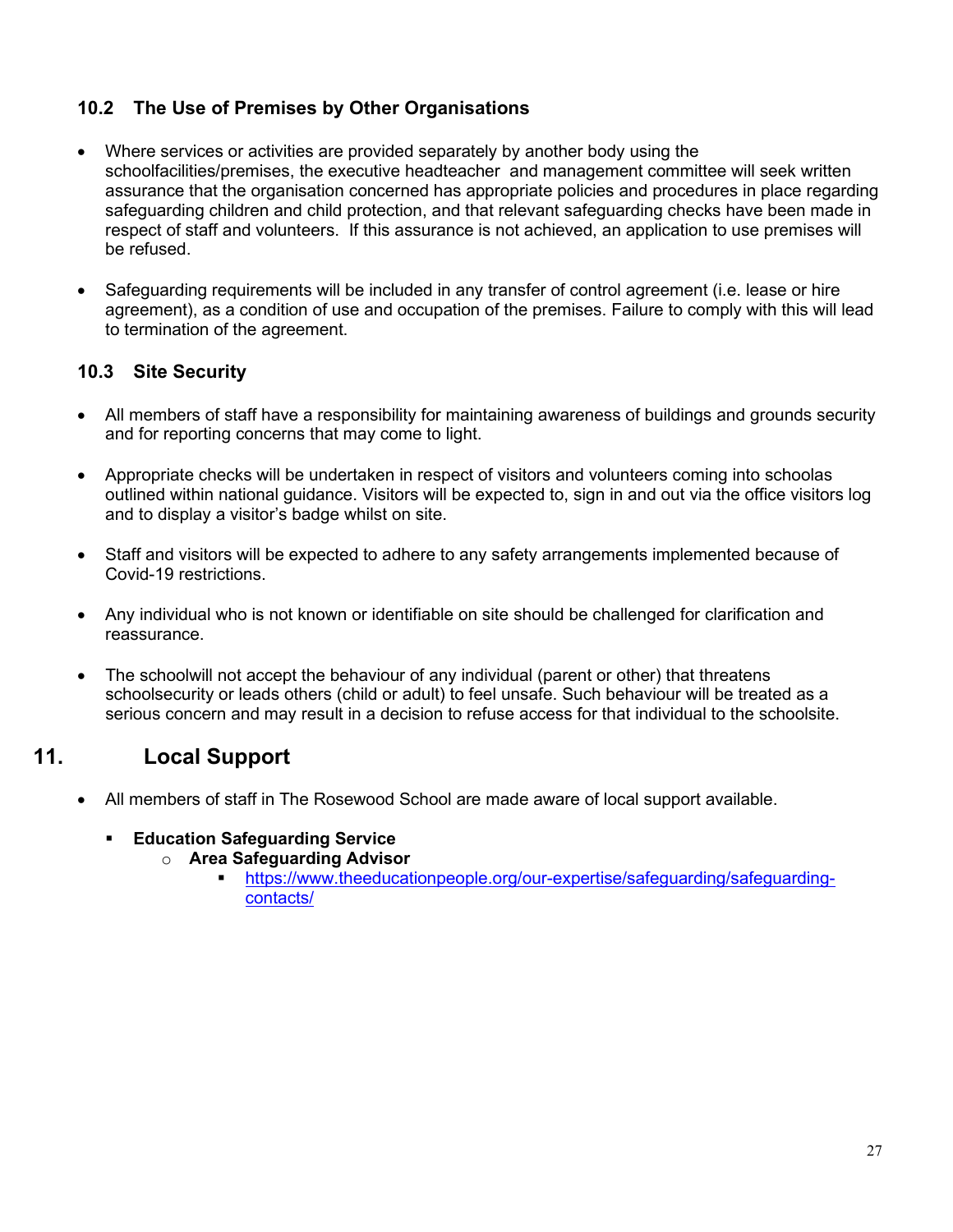## o **Online Safety in the Education Safeguarding Service**

- 03000 415797
- **[esafetyofficer@theeducationpeople.org](mailto:esafetyofficer@theeducationpeople.org)** (non-urgent issues only)

| <b>Ashford</b>                 | 03000 415648 |
|--------------------------------|--------------|
| Canterbury                     | 03000 418503 |
| <b>Dartford</b>                | 03000 412445 |
| <b>Dover</b>                   | 03000 415648 |
| Folkestone & Hythe             | 03000 415648 |
| Gravesham                      | 03000 412445 |
| <b>Maidstone</b>               | 03000 412284 |
| <b>Sevenoaks</b>               | 03000 412445 |
| <b>Swale</b>                   | 03000 418503 |
| <b>Thanet</b>                  | 03000 418503 |
| <b>Tonbridge &amp; Malling</b> | 03000 412284 |
| <b>Tunbridge Wells</b>         | 03000 412284 |

#### **LADO Service**

- o Telephone: 03000 410888<br>
o Email: kentchildrenslado@
- Email: [kentchildrenslado@kent.gov.uk](mailto:kentchildrenslado@kent.gov.uk)

#### **Integrated Children's Services**

- $\circ$  Front door: 03000 411111
- o Out of Hours Number: 03000 419191
- **Kent Police** 
	- o 101 or 999 if there is an immediate risk of harm
- **Kent Safeguarding Children Multi-Agency Partnership (KSCMP)**
	- o [kscmp@kent.gov.uk](mailto:kscmp@kent.gov.uk)
	- $\circ$  03000 421126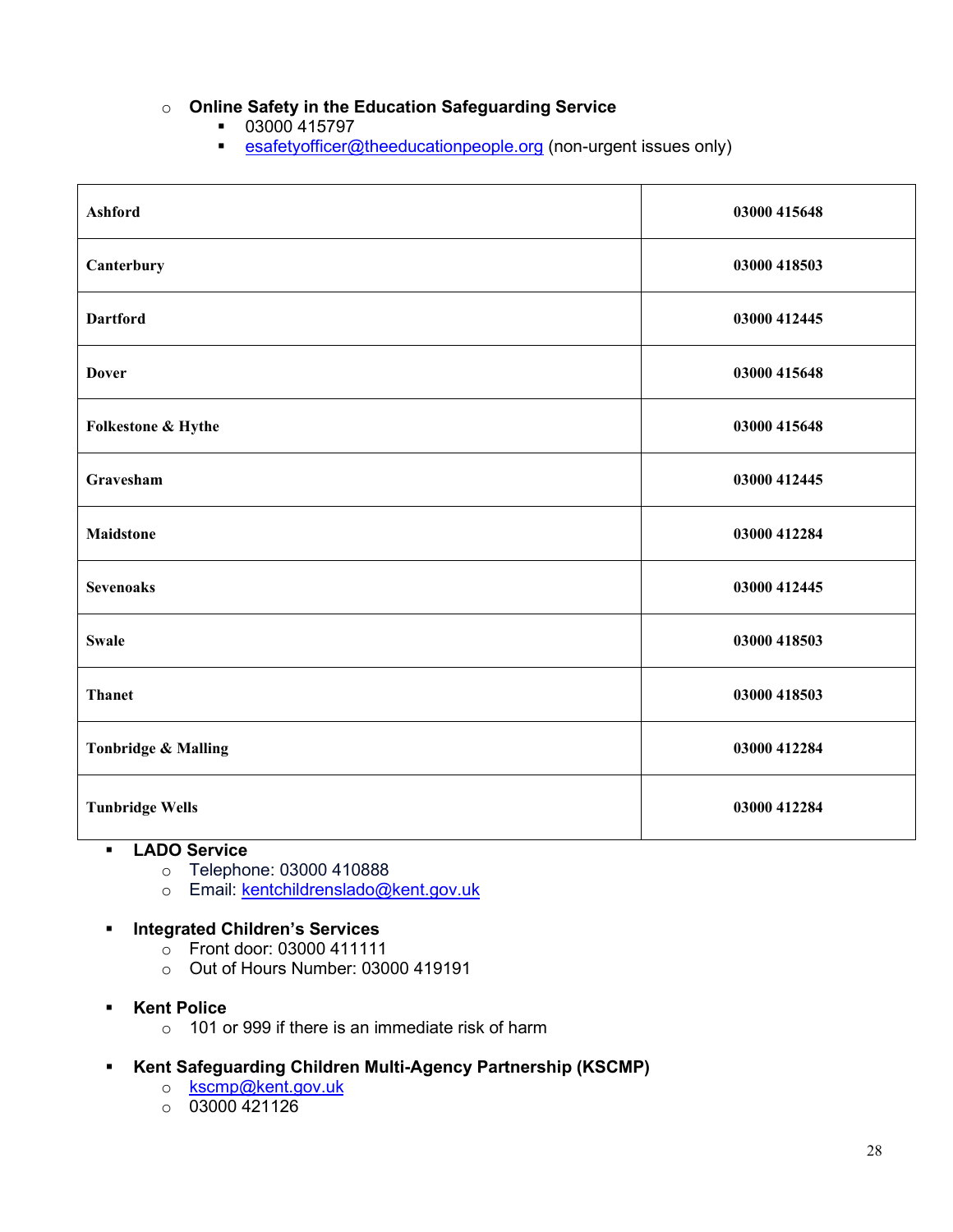## **Adult Safeguarding**

 $\circ$  Adult Social Care via 03000 41 61 61 (text relay 18001 03000 41 61 61) or email [social.services@kent.gov.uk](mailto:social.services@kent.gov.uk)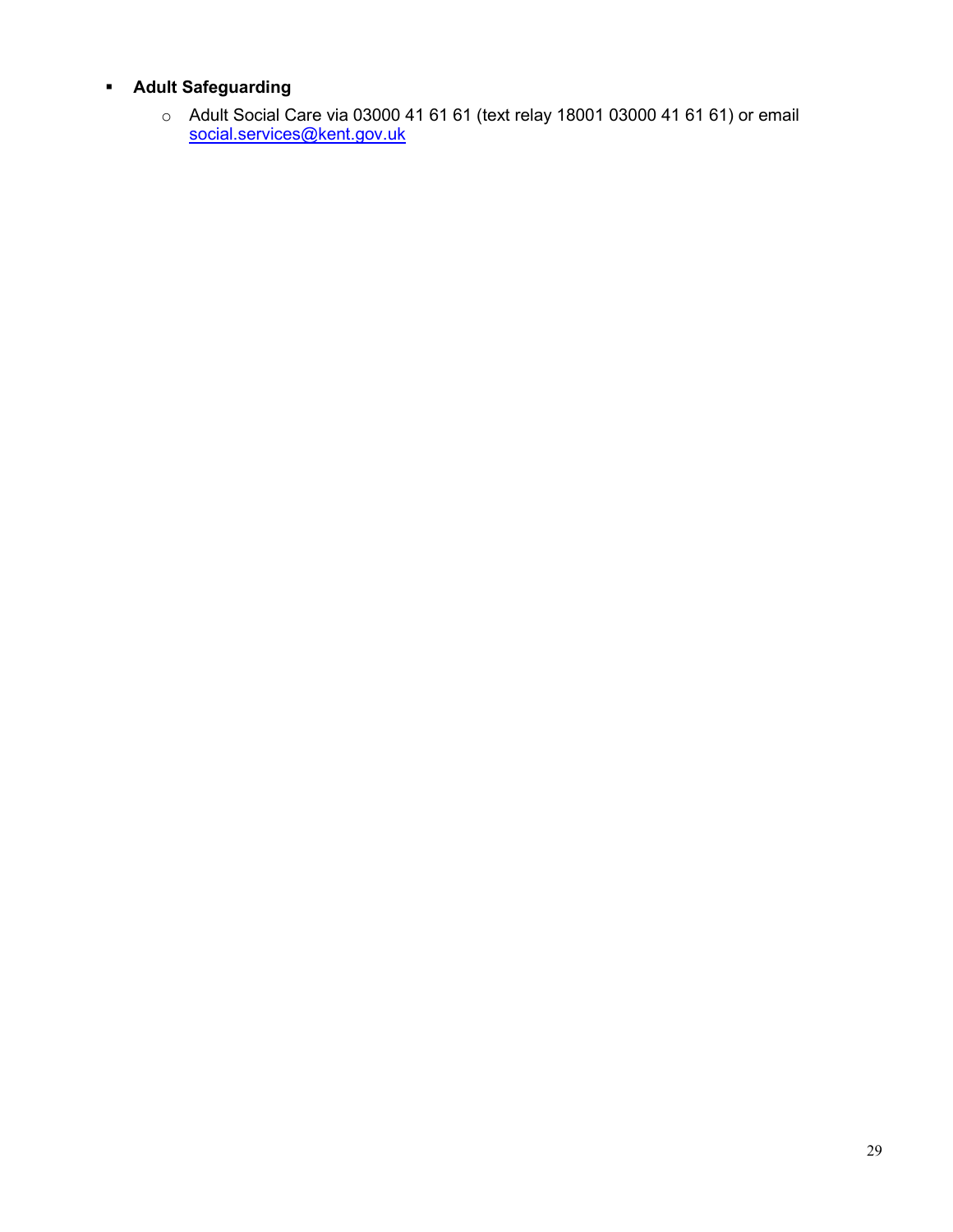## **Appendix 1: Categories of Abuse**

**All staff should be aware that abuse, neglect, and safeguarding issues are rarely standalone events that can be covered by one definition or label. In most cases multiple issues will overlap with one another.**

**Abuse:** a form of maltreatment of a child. Somebody may abuse or neglect a child by inflicting harm, or by failing to act to prevent harm. They may be abused by an adult or adults or another child or children. It should be noted that abuse can be carried out both on and offline and be perpetrated by men, women, and children.

**Sexual abuse:** involves forcing or enticing a child or young person to take part in sexual activities, not necessarily involving a high level of violence, whether or not the child is aware of what is happening. The activities may involve physical contact, including assault by penetration (for example rape or oral sex) or non-penetrative acts such as masturbation, kissing, rubbing, and touching outside of clothing. They may also include non-contact activities, such as involving children in looking at, or in the production of, sexual images, watching sexual activities, encouraging children to behave in sexually inappropriate ways, or grooming a child in preparation for abuse (including via the internet). Sexual abuse is not solely perpetrated by adult males. Women can also commit acts of sexual abuse, as can other children.

#### **Signs that MAY INDICATE Sexual Abuse**

- Sudden changes in behaviour and performance
- Displays of affection which are sexual and age inappropriate
- Self-harm, self-mutilation or attempts at suicide
- Alluding to secrets which they cannot reveal
- Tendency to cling or need constant reassurance
- Regression to younger behaviour for example thumb sucking, playing with discarded toys, acting like a baby
- Distrust of familiar adults e.g. anxiety of being left with relatives, a childminder or lodger
- Unexplained gifts or money
- Depression and withdrawal
- Fear of undressing for PE
- Sexually transmitted disease
- Fire setting

**Physical abuse**: a form of abuse which may involve hitting, shaking, throwing, poisoning, burning or scalding, drowning, suffocating or otherwise causing physical harm to a child. Physical harm may also be caused when a parent or carer fabricates the symptoms of, or deliberately induces, illness in a child.

#### **Signs that MAY INDICATE physical abuse**

- Bruises and abrasions around the face
- Damage or injury around the mouth
- Bi-lateral injuries such as two bruised eyes
- Bruising to soft area of the face such as the cheeks
- Fingertip bruising to the front or back of torso
- Bite marks
- Burns or scalds (unusual patterns and spread of injuries)
- Deep contact burns such as cigarette burns
- Injuries suggesting beatings (strap marks, welts)
- Covering arms and legs even when hot
- Aggressive behaviour or severe temper outbursts.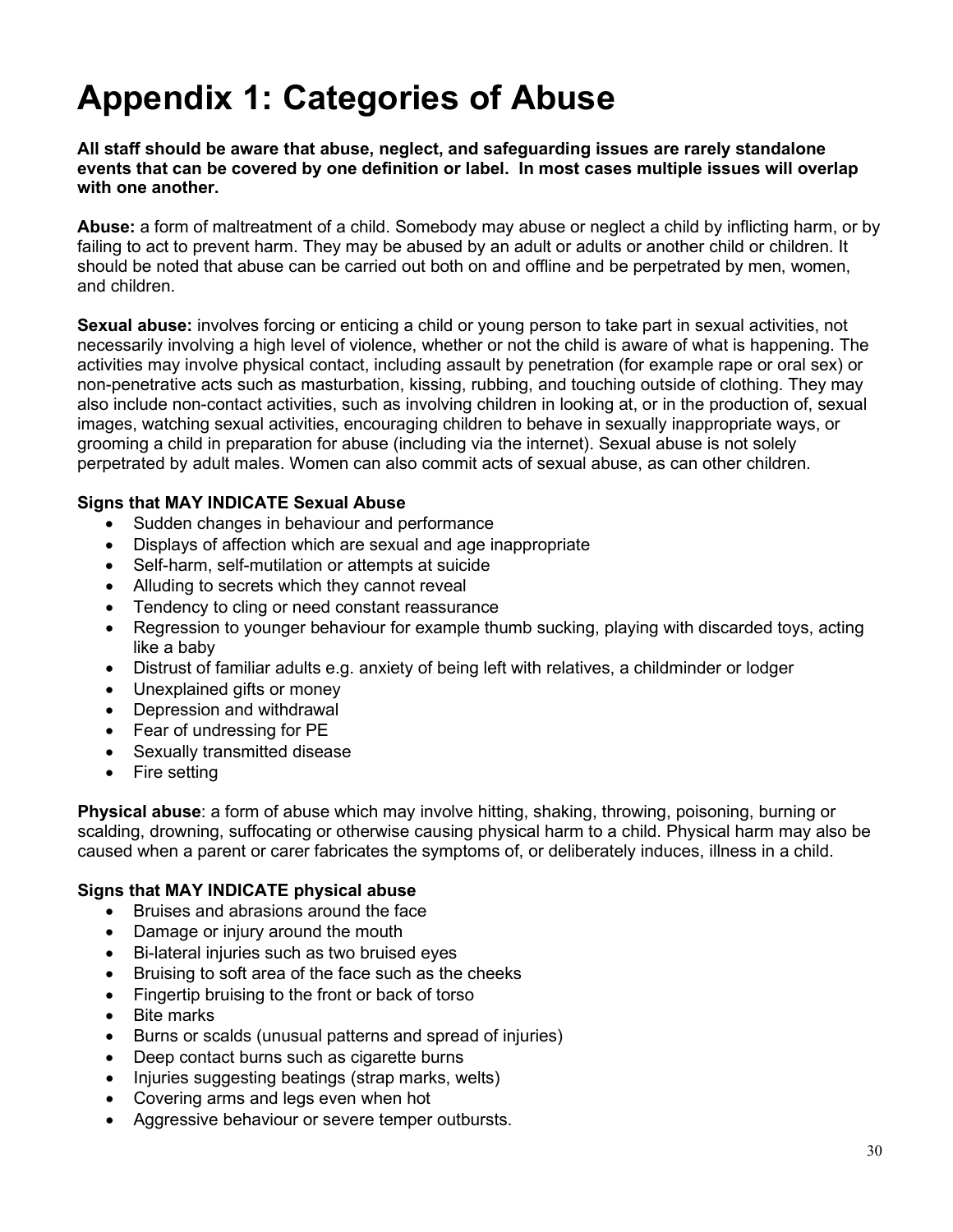• Injuries need to be accounted for. Inadequate, inconsistent, or excessively plausible explanations or a delay in seeking treatment should signal concern.

**Emotional abuse:** the persistent emotional maltreatment of a child such as to cause severe and adverse effects on the child's emotional development. It may involve conveying to a child that they are worthless or unloved, inadequate, or valued only insofar as they meet the needs of another person. It may include not giving the child opportunities to express their views, deliberately silencing them or 'making fun' of what they say or how they communicate. It may feature age or developmentally inappropriate expectations being imposed on children. These may include interactions that are beyond a child's developmental capability as well as overprotection and limitation of exploration and learning, or preventing the child participating in normal social interaction. It may involve seeing or hearing the ill-treatment of another. It may involve serious bullying (including cyberbullying), causing children frequently to feel frightened or in danger, or the exploitation or corruption of children. Some level of emotional abuse is involved in all types of maltreatment of a child, although it may occur alone.

#### **Signs that MAY INDICATE emotional abuse**

- Over reaction to mistakes
- Lack of self-confidence/esteem
- Sudden speech disorders
- Self-harming
- Eating Disorders
- Extremes of passivity and/or aggression
- Compulsive stealing
- Drug, alcohol, solvent abuse
- Fear of parents being contacted
- Unwillingness or inability to play
- Excessive need for approval, attention, and affection

**Neglect:** the persistent failure to meet a child's basic physical and/or psychological needs, likely to result in the serious impairment of the child's health or development. Neglect may occur during pregnancy as a result of maternal substance abuse. Once a child is born, neglect may involve a parent or carer failing to: provide adequate food, clothing, and shelter (including exclusion from home or abandonment); protect a child from physical and emotional harm or danger; ensure adequate supervision (including the use of inadequate care-givers); or ensure access to appropriate medical care or treatment. It may also include neglect of, or unresponsiveness to, a child's basic emotional needs.

#### **Signs that MAY INDICATE neglect.**

- Constant hunger
- Poor personal hygiene
- Constant tiredness
- Inadequate clothing
- Frequent lateness or non-attendance
- Untreated medical problems
- Poor relationship with peers
- Compulsive stealing and scavenging
- Rocking, hair twisting and thumb sucking
- Running away
- Loss of weight or being constantly underweight
- Low self esteem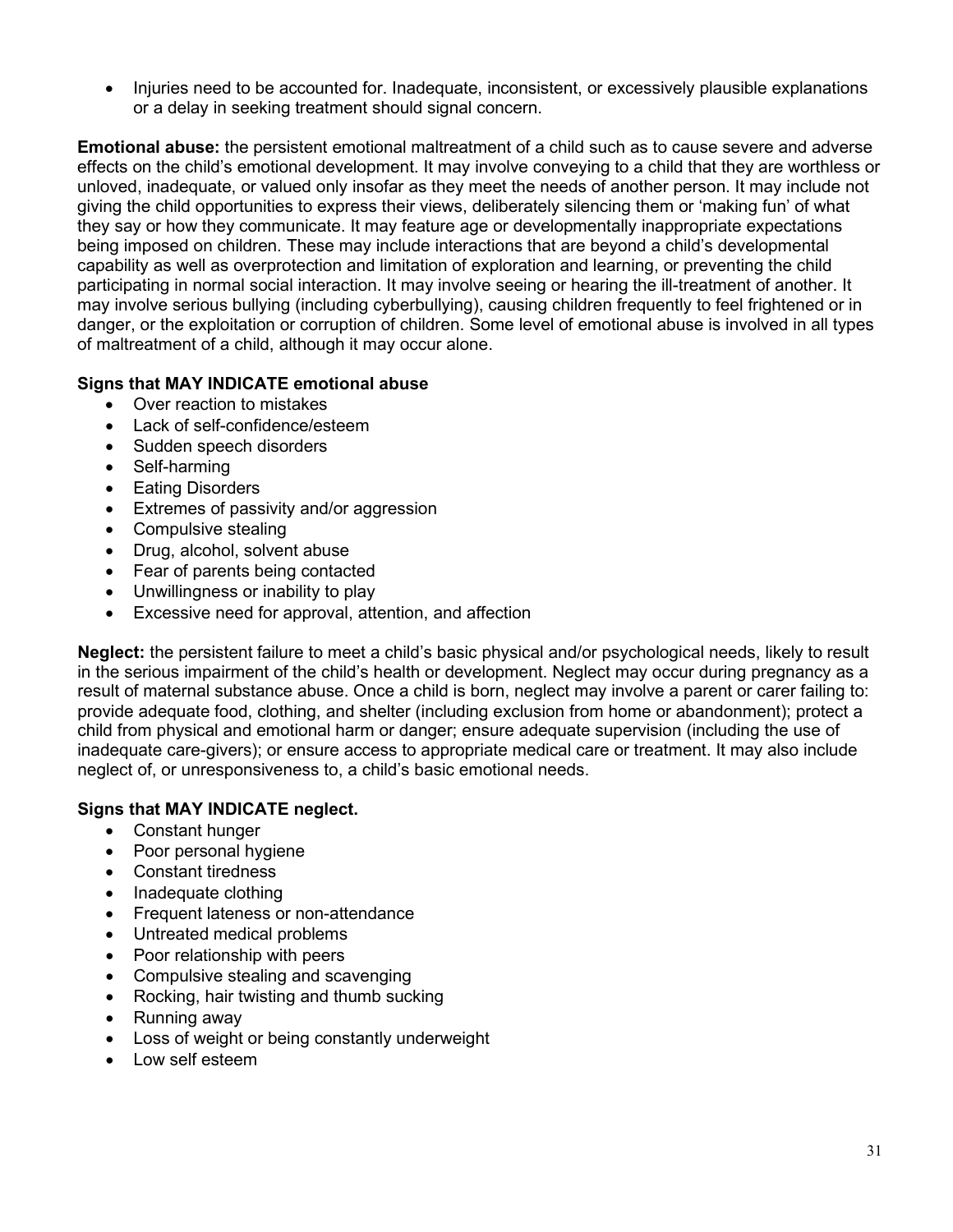## **Appendix 2: Support Organisations**

#### **NSPCC 'Report Abuse in Education' Helpline**

[0800 136 663](tel:0800%20136%20663) or [help@nspcc.org.uk](mailto:help@nspcc.org.uk)

#### **National Organisations**

- NSPCC: [www.nspcc.org.uk](http://www.nspcc.org.uk/)
- Barnardo's: [www.barnardos.org.uk](http://www.barnardos.org.uk/)
- Action for Children: [www.actionforchildren.org.uk](http://www.actionforchildren.org.uk/)
- Children's Society: [www.childrenssociety.org.uk](http://www.childrenssociety.org.uk/)

#### **Support for Staff**

- Education Support Partnership: [www.educationsupportpartnership.org.uk](http://www.educationsupportpartnership.org.uk/)
- Professional Online Safety Helpline: [www.saferinternet.org.uk/helpline](http://www.saferinternet.org.uk/helpline)

#### **Support for Learners**

- ChildLine: [www.childline.org.uk](http://www.childline.org.uk/)
- Papyrus: [www.papyrus-uk.org](http://www.papyrus-uk.org/)
- The Mix: [www.themix.org.uk](http://www.themix.org.uk/)
- Shout: [www.giveusashout.org](http://www.giveusashout.org/)
- Fearless: [www.fearless.org](http://www.fearless.org/)
- Victim Support: [www.victimsupport.org.uk](http://www.victimsupport.org.uk/)

#### **Support for Adults**

- Family Lives: [www.familylives.org.uk](http://www.familylives.org.uk/)
- Crime Stoppers: [www.crimestoppers-uk.org](http://www.crimestoppers-uk.org/)
- Victim Support: [www.victimsupport.org.uk](http://www.victimsupport.org.uk/)
- The Samaritans: [www.samaritans.org](http://www.samaritans.org/)
- NAPAC (National Association for People Abused in Childhood): www.napac.org.uk
- MOSAC: [www.mosac.org.uk](http://www.mosac.org.uk/)
- Action Fraud: [www.actionfraud.police.uk](http://www.actionfraud.police.uk/)
- Shout: [www.giveusashout.org](http://www.giveusashout.org/)
- Advice now: www.advicenow.org.uk

#### **Support for Learning Disabilities**

- Respond: [www.respond.org.uk](http://www.respond.org.uk/)
- Mencap: [www.mencap.org.uk](http://www.mencap.org.uk/)
- Council for Disabled Children: [https://councilfordisabledchildren.org.uk](https://councilfordisabledchildren.org.uk/)

#### **Contextual Safeguarding Network**

• <https://contextualsafeguarding.org.uk/>

#### **Kent Resilience Hub**

• <https://kentresiliencehub.org.uk/>

#### **Substance Misuse**

- We are with you (formerly Addaction): [www.wearewithyou.org.uk/services/kent-for-young-people/](http://www.wearewithyou.org.uk/services/kent-for-young-people/)
- Talk to Frank: [www.talktofrank.com](http://www.talktofrank.com/)

#### **Domestic Abuse**

• Domestic abuse services: [www.domesticabuseservices.org.uk](http://www.domesticabuseservices.org.uk/)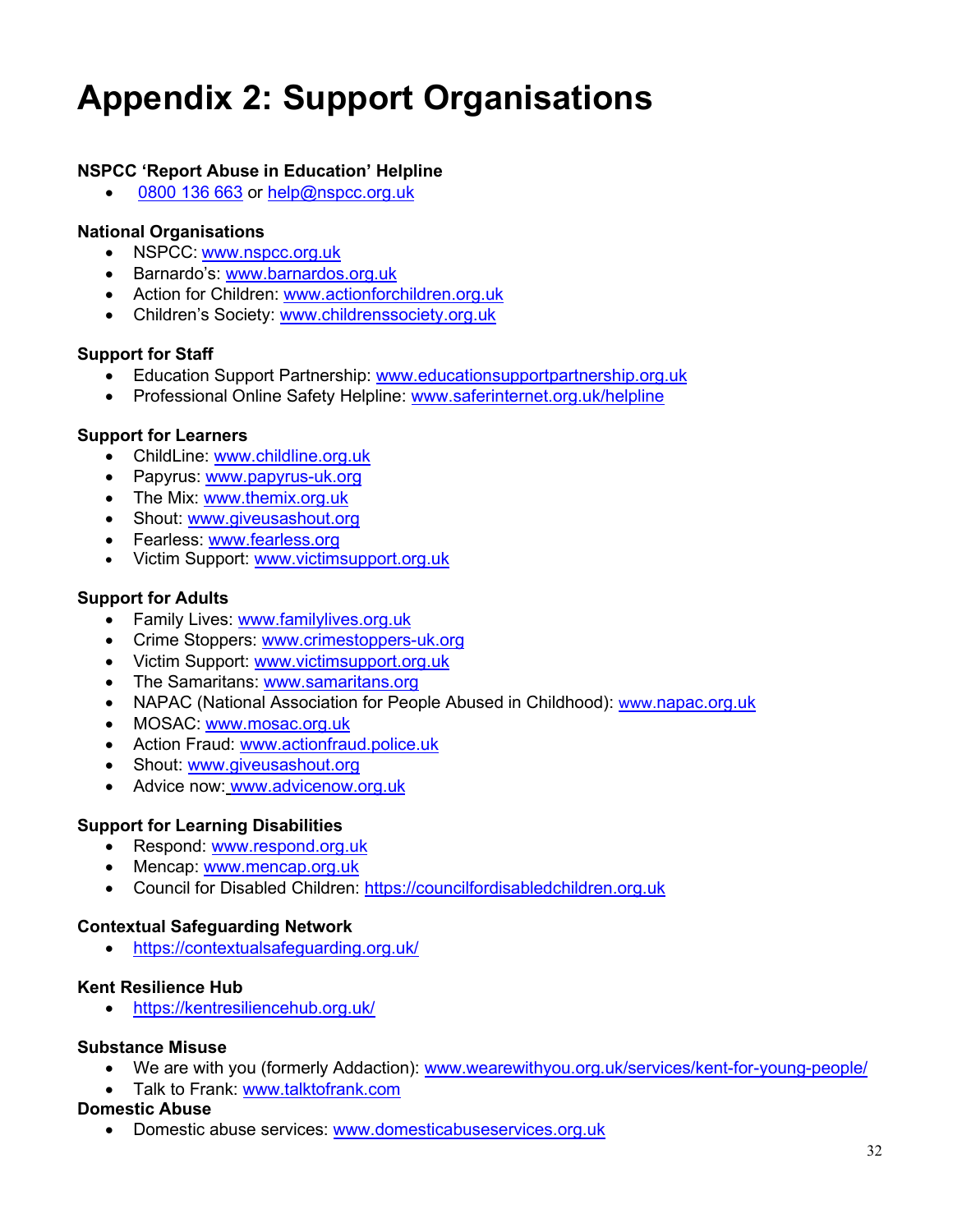- Refuge: [www.refuge.org.uk](http://www.refuge.org.uk/)
- Women's Aid: [www.womensaid.org.uk](http://www.womensaid.org.uk/)
- Men's Advice Line: [www.mensadviceline.org.uk](http://www.mensadviceline.org.uk/)
- Mankind: [www.mankindcounselling.org.uk](http://www.mankindcounselling.org.uk/)
- National Domestic Abuse Helpline: [www.nationaldahelpline.org.uk](http://www.nationaldahelpline.org.uk/)
- Respect Phoneline: [https://respectphoneline.org.uk](https://respectphoneline.org.uk/)

#### **Criminal and Sexual Exploitation**

- National Crime Agency: [www.nationalcrimeagency.gov.uk/who-we-are](http://www.nationalcrimeagency.gov.uk/who-we-are)
- It's not okay: [www.itsnotokay.co.uk](http://www.itsnotokay.co.uk/)
- NWG Network: [www.nwgnetwork.org](http://www.nwgnetwork.org/)

#### **Honour Based Abuse**

- Forced Marriage Unit: [www.gov.uk/guidance/forced-marriage](http://www.gov.uk/guidance/forced-marriage)
- FGM Factsheet: [https://assets.publishing.service.gov.uk/government/uploads/system/uploads/attachment\\_data/file/](https://assets.publishing.service.gov.uk/government/uploads/system/uploads/attachment_data/file/496415/6_1639_HO_SP_FGM_mandatory_reporting_Fact_sheet_Web.pdf) [496415/6\\_1639\\_HO\\_SP\\_FGM\\_mandatory\\_reporting\\_Fact\\_sheet\\_Web.pdf](https://assets.publishing.service.gov.uk/government/uploads/system/uploads/attachment_data/file/496415/6_1639_HO_SP_FGM_mandatory_reporting_Fact_sheet_Web.pdf)
- Mandatory reporting of female genital mutilation: procedural information: [www.gov.uk/government/publications/mandatory-reporting-of-female-genital-mutilation-procedural](http://www.gov.uk/government/publications/mandatory-reporting-of-female-genital-mutilation-procedural-information)[information](http://www.gov.uk/government/publications/mandatory-reporting-of-female-genital-mutilation-procedural-information)

#### **Peer on Peer abuse, including bullying, sexual violence and harassment**

- Rape Crisis: [https://rapecrisis.org.uk](https://rapecrisis.org.uk/)
- Brook: [www.brook.org.uk](http://www.brook.org.uk/)
- Disrespect Nobody: [www.disrespectnobody.co.uk](http://www.disrespectnobody.co.uk/)
- Upskirting know your rights: [www.gov.uk/government/news/upskirting-know-your-rights](http://www.gov.uk/government/news/upskirting-know-your-rights)
- Lucy Faithfull Foundation: [www.lucyfaithfull.org.uk](http://www.lucyfaithfull.org.uk/)
- Stop it Now! [www.stopitnow.org.uk](http://www.stopitnow.org.uk/)
- Parents Protect: [www.parentsprotect.co.uk](http://www.parentsprotect.co.uk/)
- Anti-Bullying Alliance: [www.anti-bullyingalliance.org.uk](http://www.anti-bullyingalliance.org.uk/)
- Diana Award: [www.antibullyingpro.com/](http://www.antibullyingpro.com/)
- Bullying UK: [www.bullying.co.uk](http://www.bullying.co.uk/)
- Kidscape: [www.kidscape.org.uk](http://www.kidscape.org.uk/)

#### **Online Safety**

- CEOP: [www.ceop.police.uk](http://www.ceop.police.uk/)
- Internet Watch Foundation (IWF): [www.iwf.org.uk](http://www.iwf.org.uk/)
- Think U Know: [www.thinkuknow.co.uk](http://www.thinkuknow.co.uk/)
- Childnet: [www.childnet.com](http://www.childnet.com/)
- UK Safer Internet Centre: [www.saferinternet.org.uk](http://www.saferinternet.org.uk/)
- Report Harmful Content: [https://reportharmfulcontent.com](https://reportharmfulcontent.com/)
- Marie Collins Foundation: [www.mariecollinsfoundation.org.uk](http://www.mariecollinsfoundation.org.uk/)
- Internet Matters: [www.internetmatters.org](http://www.internetmatters.org/)
- NSPCC: [www.nspcc.org.uk/onlinesafety](http://www.nspcc.org.uk/onlinesafety) and [www.net-aware.org.uk](http://www.net-aware.org.uk/)
- Get Safe Online: [www.getsafeonline.org](https://www.getsafeonline.org/)
- Parents Protect: [www.parentsprotect.co.uk](http://www.parentsprotect.co.uk/)
- Cyber Choices: [https://nationalcrimeagency.gov.uk/what-we-do/crime-threats/cyber](https://nationalcrimeagency.gov.uk/what-we-do/crime-threats/cyber-crime/cyberchoices)[crime/cyberchoices](https://nationalcrimeagency.gov.uk/what-we-do/crime-threats/cyber-crime/cyberchoices)
- National Cyber Security Centre (NCSC): [www.ncsc.gov.uk](http://www.ncsc.gov.uk/)

#### **Mental Health**

• Mind: [www.mind.org.uk](http://www.mind.org.uk/)